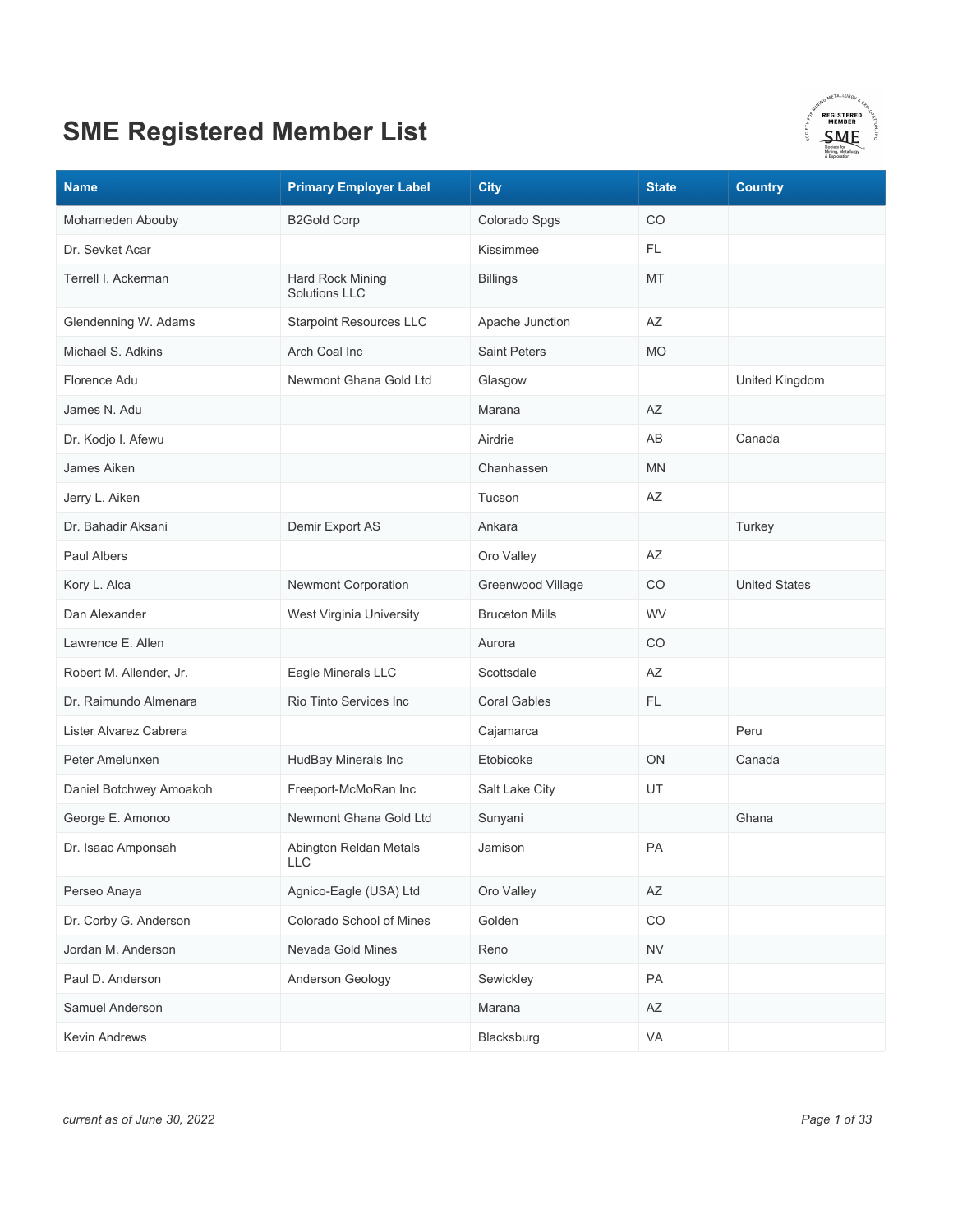

| <b>Name</b>                  | <b>Primary Employer Label</b>                | <b>City</b>           | <b>State</b>           | <b>Country</b>       |
|------------------------------|----------------------------------------------|-----------------------|------------------------|----------------------|
| Dr. Srikant Annavarapu       | <b>Master Geotech Services</b><br><b>LLC</b> | Nagpur                |                        | India                |
| Enoch Anum                   | Newmont Goldcorp<br>Suriname LLC             | Accra                 |                        | Ghana                |
| Helio Darlan Araujo          | Golder Associates Inc                        | Houston               | <b>TX</b>              |                      |
| Robert D. Archibald          | Q4 Impact Group LLC                          | North Canton          | OH                     |                      |
| Omer Ardic                   |                                              | Colorado Springs      | CO                     | <b>United States</b> |
| Brian W. Arkell              | Argonaut Ins Co                              | Reno                  | <b>NV</b>              |                      |
| <b>Tracey Arlaud</b>         |                                              | Frisco                | CO                     |                      |
| David W. Armstrong           |                                              | <b>Butte</b>          | MT                     |                      |
| James R. Arnold              |                                              | Fort Mill             | SC                     |                      |
| Timothy D. Arnold            | Integra Resources Corp                       | Sparks                | <b>NV</b>              |                      |
| Brian W. Arthur              |                                              | Elko                  | <b>NV</b>              |                      |
| Maria Cecilia Artica Alvarez | Rio Tinto Coal Australia                     | <b>Brisbane Gpo</b>   | Qld                    | Australia            |
| Dr. Bo Arvidson              | Bo Arvidson Consulting<br><b>LLC</b>         | Lakewood              | CO                     |                      |
| Emmanuel Asakpo              | Newmont Ghana Gold Ltd                       | Sunyani               |                        | Ghana                |
| James W. Ashton              | Scorpio Gold Corp                            | Crystal Bay           | <b>NV</b>              |                      |
| Tony C. Auld                 |                                              | Lead                  | <b>SD</b>              |                      |
| Jaime Awmack                 | Newmont Goldcorp<br>Canada                   | Vancouver             | BC                     | Canada               |
| Afia F. Baah                 | Newmont Ghana Gold Ltd                       | Accra                 |                        | Ghana                |
| <b>Richard Baars</b>         | Agapito Associates Inc                       | <b>Grand Junction</b> | CO                     |                      |
| Thomas H. Bagan              | Newstrike Capital Inc                        | Sparks                | <b>NV</b>              | <b>United States</b> |
| Kevin A. Bahe                | <b>BHP Billiton New Mexico</b><br>Coal       | Plano                 | TX                     |                      |
| Brian K. Baird               |                                              | Tucson                | AZ                     |                      |
| Rodolfo Balderrama           | Newmont Goldcorp<br>Canada                   | Douglas               | $\mathsf{A}\mathsf{Z}$ |                      |
| <b>Bitasta Banerjee</b>      |                                              | THANE                 |                        | India                |
| John C. Barber               | <b>AMEC Mining and Metals</b>                | Prescott              | AZ                     |                      |
| William E. Barger            | Georgia-Pacific Corp                         | <b>Heber City</b>     | UT                     |                      |
| Ruby Barickman               | <b>Orion Resource Partners</b>               | Lakewood              | $_{\rm CO}$            |                      |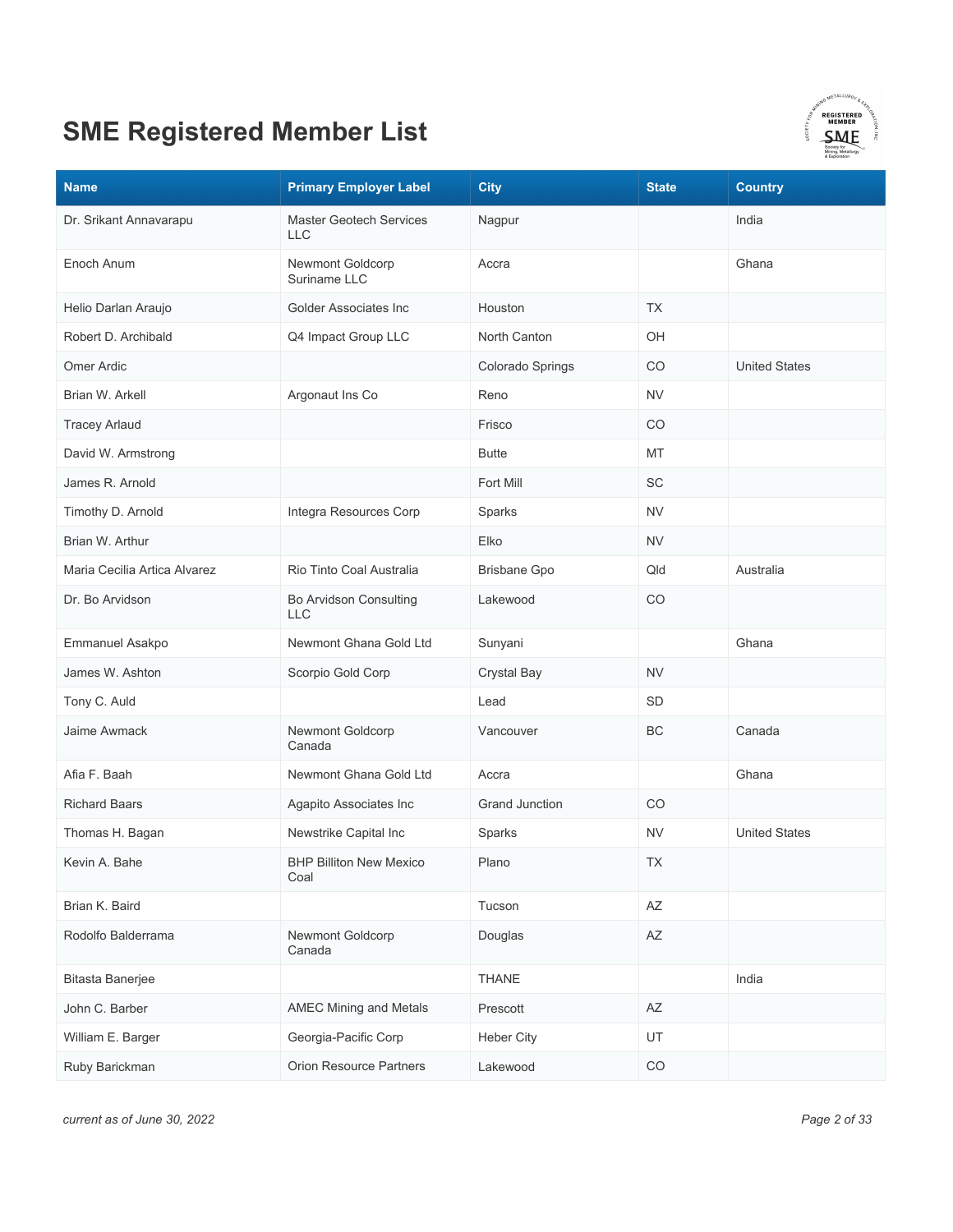

| <b>Name</b>              | <b>Primary Employer Label</b>               | <b>City</b>       | <b>State</b> | <b>Country</b>               |
|--------------------------|---------------------------------------------|-------------------|--------------|------------------------------|
| Dr. Janet Baron          | Newmont Corporation                         | Centennial        | CO           | <b>United States</b>         |
| John F. Barry            | Neval Engineering                           | Gustavus          | AK           |                              |
| <b>Boris Bartalsky</b>   | Ludovika Energy                             | Spisska Nova Ves  |              | Slovakia(Slovak<br>Republic) |
| Frans Basson             |                                             | Canning Vale      | <b>WAS</b>   | Australia                    |
| Eric E. Bates            |                                             | Elko              | <b>NV</b>    |                              |
| James G. Baughman        | Premium Exploration Inc                     | Greenwood Village | CO           |                              |
| Michael C. Baumann       |                                             | Elko              | <b>NV</b>    |                              |
| Robert J. Bayer          | R J Bayer Professional<br>Geology           | Sandy             | UT           |                              |
| John J. Baz-Dresch       | Agnico-Eagle Mines Ltd                      | Swanzey           | <b>NH</b>    |                              |
| Douglas L. Beahm         | <b>BRS</b> Inc                              | Westminster       | CO           |                              |
| Jacob L Beaudoin         | <b>Barrick Cortez Gold Mines</b><br>(JV)    | Mesa              | AZ           |                              |
| James M. Beck            | <b>JM Beck and Associates</b>               | Lakewood          | CO           |                              |
| Joseph Becker            |                                             | Elko              | <b>NV</b>    |                              |
| Richard L. Bedell        |                                             | Reno              | <b>NV</b>    |                              |
| Matt R. Bender           | Kiewit Infrastructure Co                    | Lone Tree         | CO           |                              |
| Ronald O. Benito         | Freeport-McMoRan Inc                        | Tucson            | AZ           |                              |
| Nathan A. Bennett        | Nevada Gold Mining Inc                      | Elko              | <b>NV</b>    |                              |
| Edwin H. Bentzen, III    | Lyntek Inc                                  | Arvada            | CO           |                              |
| Jamie R. Berdzar         |                                             | Castle Rock       | CO           |                              |
| William C. Berridge      | <b>Auric Resources</b><br>International Inc | Wickenburg        | AZ           |                              |
| James M. Berry           | Haile Gold Mine Inc                         | Nemo              | SD           |                              |
| Katie L Bertrando        | SRK Consulting (US) Inc                     | Reno              | <b>NV</b>    |                              |
| Neringa Berzinskaite     | Newmont Corporation                         | Accra             |              | Ghana                        |
| Dr. Sekhar Bhattacharyya | Pennsylvania State<br>University Fayette    | State College     | PA           |                              |
| Jeff Bickel              | <b>RESPEC</b>                               | Sparks            | <b>NV</b>    |                              |
| Dr. Thomas W. Bidgood    | Mine Mappers                                | Tulsa             | OK           |                              |
| Josef Bilant             | Coeur Rochester Inc                         | Winnemucca        | <b>NV</b>    |                              |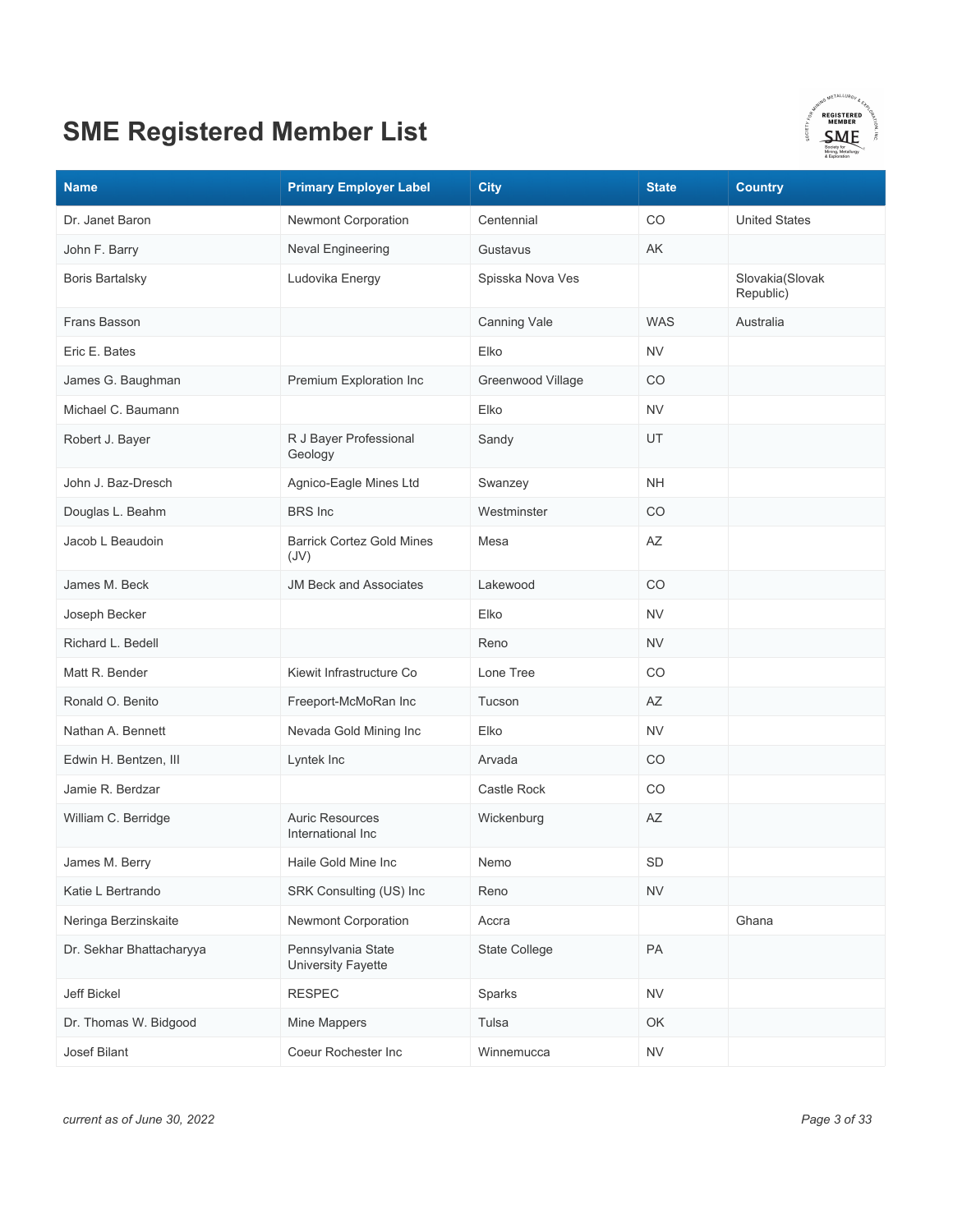

| <b>Name</b>               | <b>Primary Employer Label</b>    | <b>City</b>          | <b>State</b> | <b>Country</b>       |
|---------------------------|----------------------------------|----------------------|--------------|----------------------|
| Donald J. Birak           |                                  | Coeur D Alene        | ID           |                      |
| David Bird                | SRK Consulting (US) Inc          | Parker               | CO           |                      |
| <b>Charles Bissue</b>     |                                  | <b>Woodland Park</b> | CO           |                      |
| Zachary J. Black          |                                  | MacKay               | ID           |                      |
| Dr. Petr Blaha            | apbp consulting Gmbh             | Ammerswil Ag         |              | Switzerland          |
| Keith R. Blair            |                                  | Spokane              | <b>WA</b>    |                      |
| Robert G. Blair           | Rgblair LLC                      | Centennial           | CO           |                      |
| David L. Blamires         | Acacia Mining                    | Layton               | UT           | <b>United States</b> |
| Thomas E. Blandford, III  | Weir International Inc           | <b>Belleair</b>      | FL.          |                      |
| Scott R. Blanset          |                                  | Prescott             | AZ           |                      |
| Matt Blattman             | Hecla Mining Co                  | Coeur D Alene        | ID           |                      |
| Kwaku Boakye              | Holcim US Inc                    | <b>Union Bridge</b>  | <b>MD</b>    |                      |
| Mark P. Board             | Hecla Mining Co                  | Golden               | CO           |                      |
| Ernest L. Bohnet          |                                  | Parker               | CO           |                      |
| John Efrain Bolanos, Sr   |                                  | Quito                |              | Ecuador              |
| David E. Boleneus         | Infomine Inc                     | Spokane              | <b>WA</b>    |                      |
| Charles L. Bolin          |                                  | Johnstown            | CO           |                      |
| Raul H. Borrastero        | Resource Capital Funds<br>(RCF)  | <b>Brighton</b>      | CO           |                      |
| Samuel M Bosomtwe         | Newmont Ghana Gold Ltd           | Accra                |              | Ghana                |
| Blaine L. Bovee           | <b>RPM Global</b>                | Reno                 | <b>NV</b>    |                      |
| Steven R. Boyce           | SRK Consulting (US) Inc          | Spring Creek         | <b>NV</b>    |                      |
| James W. Boyd             | John T Boyd Co                   | Canonsburg           | PA           |                      |
| Jack T. Bradford          | <b>AJAX Ltd</b>                  | Globe                | AZ           |                      |
| Matthew S. Bradford       | Coeur Mining Inc                 | Lisle                | IL.          |                      |
| Terry H. Braun            | SRK Consulting (US) Inc          | Denver               | CO           |                      |
| Nicole C. Brazier         | Waterton Global Mining Co<br>LLC | Herriman             | UT           |                      |
| Christian J. Breckenridge | Chevron Corp                     | <b>Belle Vernon</b>  | PA           |                      |
| William H. Breen          | Minex Exploration                | Hope                 | ID           |                      |
| Dr Andrea J. Brickey      |                                  | Rapid City           | SD           |                      |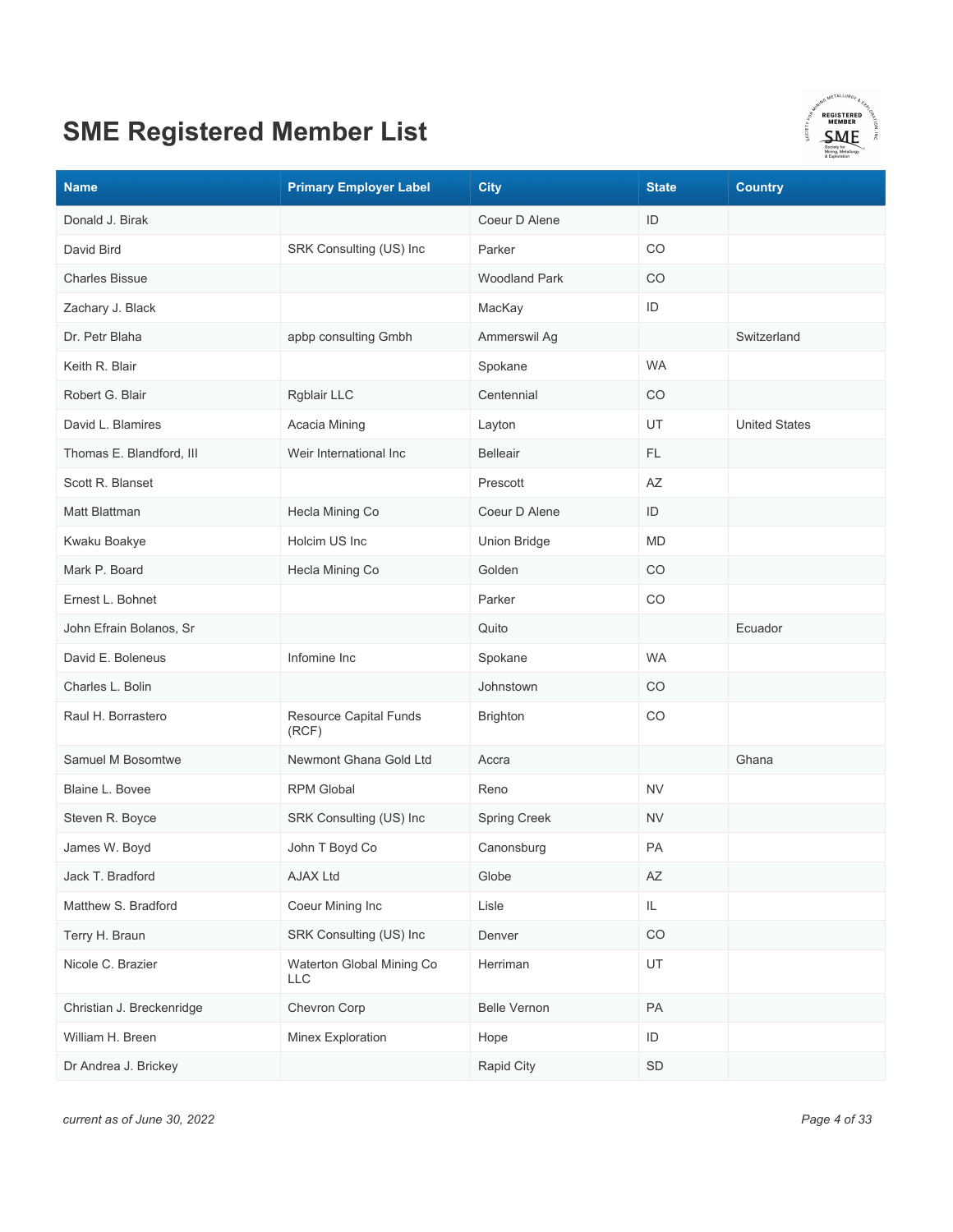

| <b>Name</b>                 | <b>Primary Employer Label</b>                        | <b>City</b>        | <b>State</b>           | <b>Country</b>       |
|-----------------------------|------------------------------------------------------|--------------------|------------------------|----------------------|
| Scott Briscoe               |                                                      | Littleton          | CO                     |                      |
| Scott G. Britton            | Cameco Corp                                          | Monument           | CO                     |                      |
| Daniel T. Brost             | <b>PanAust Limited</b>                               | Cochranville       | PA                     |                      |
| Fred H. Brown               | <b>FHBCS</b>                                         | Lynden             | <b>WA</b>              |                      |
| H Gassaway Brown            | Newmont Goldcorp<br>Canada                           | Reno               | <b>NV</b>              |                      |
| Jacob Brown                 | <b>B2Gold Corp</b>                                   | Cudjoe Key         | FL.                    |                      |
| Jennifer J. Brown           | J J Brown PG LLC                                     | Lander             | <b>WY</b>              |                      |
| Kevin N. Brown              |                                                      | Angora             | <b>MN</b>              |                      |
| Timothy R. Brown            | Anglogold Ashanti North<br>America                   | South Fork         | CO                     |                      |
| Thomas S. Bruington         | Sandstorm Gold LTD                                   | Vancouver          | <b>BC</b>              | Canada               |
| Dr. Jürgen F. Brune         | Colorado School of Mines                             | Golden             | CO                     |                      |
| Dr. Rex C. Bryan            | <b>Tetra Tech Inc</b>                                | Golden             | CO                     |                      |
| John Buffington             | <b>Deswik Mining Consultants</b><br>Pty Ltd          | Kenmore            | Qld                    | Australia            |
| Mark D. Bunnell             | <b>Bowie Resources</b>                               | Price              | <b>UT</b>              |                      |
| <b>Rachel Burgess</b>       |                                                      | Elko               | <b>NV</b>              |                      |
| Steven S. Burkett           | <b>Titan Mining Corp</b>                             | Gouverneur         | <b>NY</b>              |                      |
| Dr. Terry Bush              |                                                      | Denver             | CO                     |                      |
| Christopher S. Butler       | <b>Natural Resource Partners</b><br>LP               | Winfield           | WV                     |                      |
| Peter J. Butterfield        |                                                      | Kershaw            | SC                     |                      |
| Craig Byington              | Millennium Geoscience<br>Solutions                   | Clancy             | MT                     |                      |
| Eric Caba                   | Bear Creek Mining Co                                 | Miraflores         |                        | Peru                 |
| Victor Ivan Cabrera Heredia | Newmont Corporation                                  | Lima               |                        | Peru                 |
| Dr. Wenlong Cai             | <b>Strategic My Planning</b><br><b>Solutions LLC</b> | Tucson             | $\mathsf{A}\mathsf{Z}$ |                      |
| Fernando A Camana           |                                                      | Lurigancho-Chosica |                        | Peru                 |
| Harold M. Camero, Sr.       |                                                      | Greenwood Village  | CO                     | <b>United States</b> |
| Donald E. Cameron           |                                                      | Harrison           | $\mathsf{ID}$          |                      |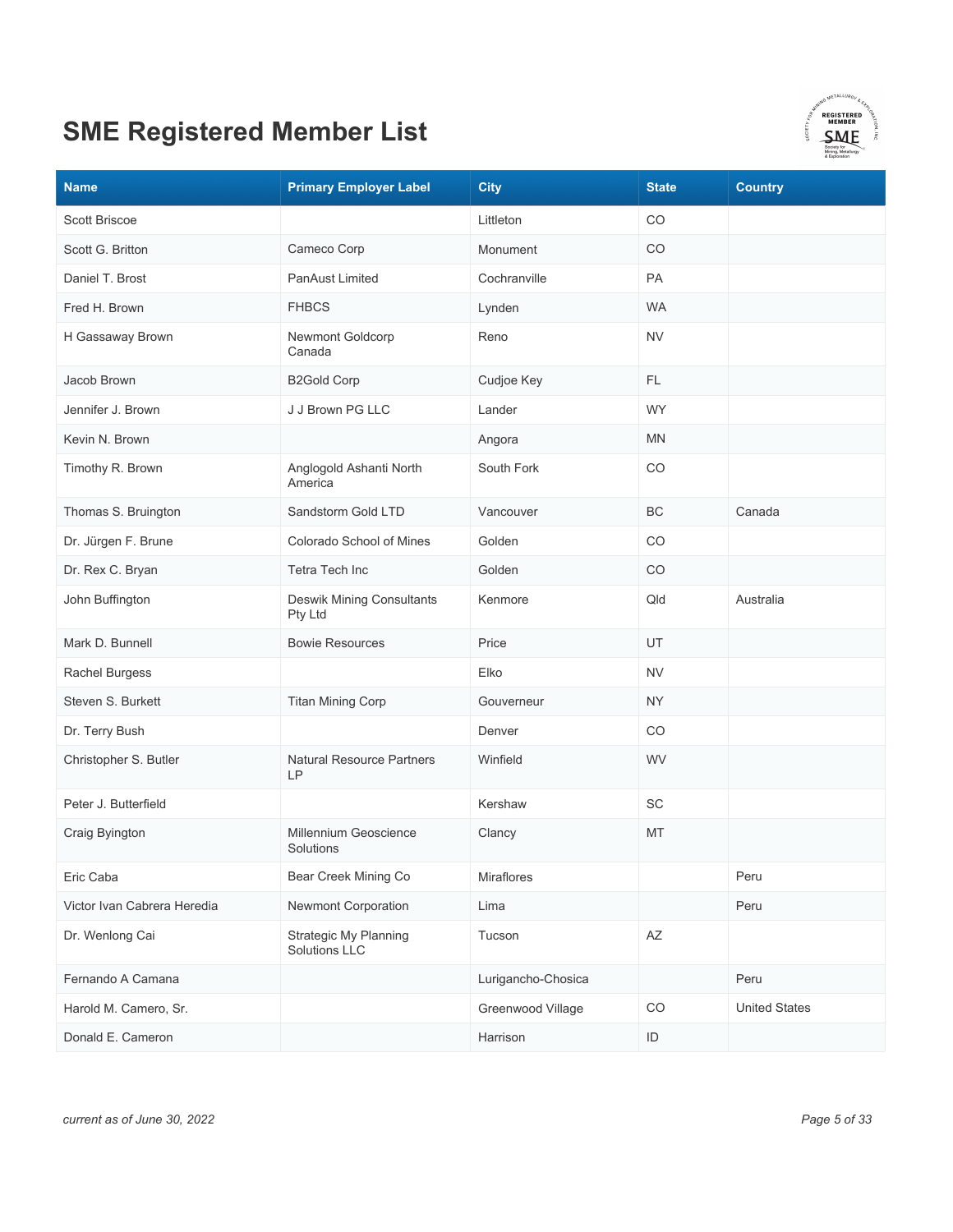

| <b>Name</b>                 | <b>Primary Employer Label</b>                     | <b>City</b>       | <b>State</b> | <b>Country</b>       |
|-----------------------------|---------------------------------------------------|-------------------|--------------|----------------------|
| Dr Robert E. Cameron        | Robert Cameron<br>Consulting                      | <b>Black Hawk</b> | CO           |                      |
| Michael D. Campbell         | <b>I2M Associates LLC</b>                         | Katy              | <b>TX</b>    |                      |
| Dr. Alan A. Campoli         | <b>RESPEC</b>                                     | Lexington         | KY           |                      |
| Lucio E. Canchis            | Compania Minera<br>Antamina SA                    | Lima              |              | Peru                 |
| Dr. Richard C. Capps        | Capps Geoscience LLC                              | Evans             | GA           |                      |
| Barry L. Carlson            | Forte Dynamics Inc                                | Windsor           | CO           |                      |
| Rodrigo R. Carneiro         | <b>SGS Minerals MPS</b>                           | Tucson            | AZ           |                      |
| Steven B. Carpenter         |                                                   | Valencia          | CA           |                      |
| Robert G. Carrington        | Colombian Mines Corp                              | Reno              | <b>NV</b>    |                      |
| Joshua M Carron             | Argonaut Gold Inc                                 | Reno              | <b>NV</b>    |                      |
| Todd L. Carstensen          | Kinross Gold Corp                                 | Tucson            | AΖ           | <b>United States</b> |
| James N. Carver             | Marigold Mining Co                                | Winnemucca        | NV           |                      |
| Stephen P Cashin            | Fiore Gold Ltd                                    | Elko              | <b>NV</b>    |                      |
| Peter J Castiglia           | Intera Albuquerque                                | Albuquerque       | <b>NM</b>    |                      |
| C. Gwyneth Cathyl-Huhn      | Dunsmuir Geoscience                               | Cumberland        | ВC           | Canada               |
| Christopher R. Cavasin      | <b>Barrick Gold Corp</b>                          | Crescent Vly      | <b>NV</b>    |                      |
| Michael T. Cerino           | Minerals Technologies Inc                         | Dillon            | MT           |                      |
| Dr. Jesus Alberto Cervantes |                                                   | Ridgefield        | <b>WA</b>    |                      |
| Mirza Chairot               | PT J Resource Nusantara                           | Jakarta Selatan   |              | Indonesia            |
| Pierce L. Chandler          | Pierce L Chandler Jr, PE                          | Rockwall          | <b>TX</b>    |                      |
| Shaun Chanter               | Newmont Corporation                               | Denver            | CO           | <b>United States</b> |
| Lindsay E. Chasten          | <b>Wharf Resources Limited</b>                    | Lead              | <b>SD</b>    |                      |
| Shuai Chen                  | Freeport-McMoRan Inc                              | Chandler          | AZ           |                      |
| Dr. John F. Childs          | Childs Geoscience Inc                             | Bozeman           | MT           |                      |
| Paul Chilson                |                                                   | Salt Lake City    | UT           |                      |
| Dr. Odin D. Christensen     | <b>Hardrock Mineral</b><br><b>Exploration Inc</b> | Flagstaff         | AZ           |                      |
| Peter E. Christensen        | <b>RESPEC</b>                                     | Littleton         | CO           |                      |
| Troy E. Christensen         | Coeur Alaska Inc                                  | Chicago           | IL.          |                      |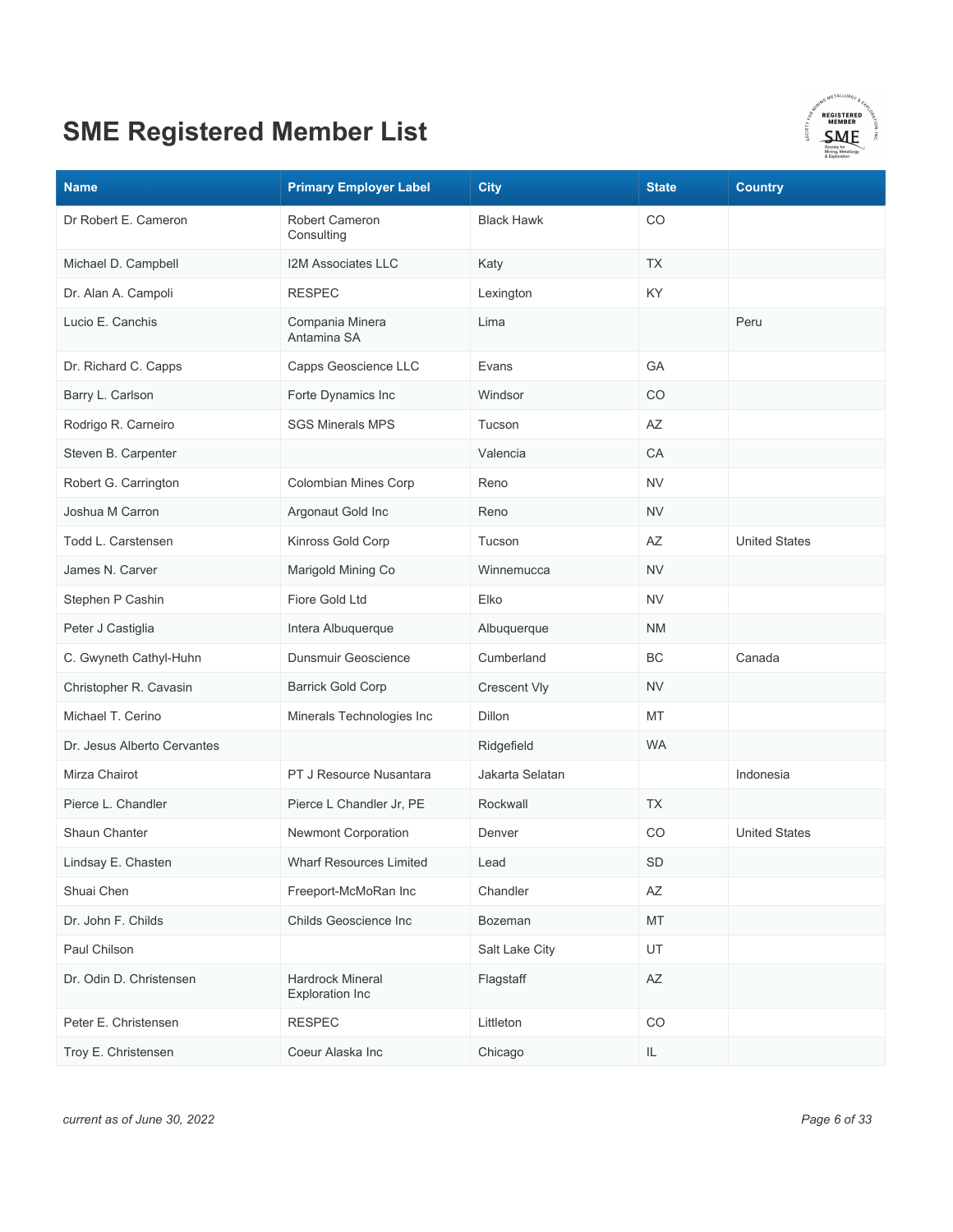

| <b>Name</b>                 | <b>Primary Employer Label</b>                     | <b>City</b>         | <b>State</b>           | <b>Country</b> |
|-----------------------------|---------------------------------------------------|---------------------|------------------------|----------------|
| Brady R. Christianson       | <b>Granite Construction Inc</b>                   | Park City           | UT                     |                |
| Nick Claerbout              |                                                   | Elko                | <b>NV</b>              |                |
| James W. Clark              | <b>AJAX Ltd</b>                                   | Globe               | AZ                     |                |
| Ronald H. Clarke            |                                                   | Spring Creek        | <b>NV</b>              |                |
| John G. Cleary              |                                                   | Reno                | <b>NV</b>              |                |
| Peter T. Clevenstine        | Minnesota Dept of Natural<br><b>Resources</b>     | Chisholm            | <b>MN</b>              |                |
| <b>Christian Clode</b>      |                                                   | Denver              | CO                     |                |
| Michael R. Cole             | Guyana Goldfields Inc                             | Roanoke             | VA                     |                |
| Kendall Cole-Rae            | Rio Tinto America<br><b>Industrial Minerals</b>   | Park City           | UT                     |                |
| Gerald D. Collins           | <b>Coal Mining Engineering</b><br>Services LLC    | Wise                | VA                     |                |
| Stuart E. Collins           |                                                   | Littleton           | CO                     |                |
| Edwin V. Colque Calisaya    |                                                   | Lima                |                        | Peru           |
| Timothy B. Compton          | Appalachian Technical<br>Services Inc             | Wise                | <b>VA</b>              |                |
| Colin F. Connors            | Lundin Mining                                     | Negaunee            | MI                     |                |
| Dr. Clay M. Conway          | Gaeaorama Inc                                     | Blanding            | UT                     |                |
| John K. Cooper              | UR Energy USA Inc                                 | Casper              | WY.                    |                |
| Roger B. Cooper             |                                                   | Parker              | CO                     |                |
| Howard G. Coopersmith       | Coopersmith and<br>Associates                     | <b>Fort Collins</b> | CO                     |                |
| Jeffrey M. Cornoyer         | <b>ASARCO</b>                                     | Tucson              | AZ                     |                |
| Dr. Robert M. Cox, Jr.      | <b>Cox Engineering Services</b>                   | <b>Bessemer</b>     | <b>AL</b>              |                |
| Kent Cramer                 | Freeport-McMoRan Inc                              | Morenci             | AZ                     |                |
| Michael Cramer              | Citigroup Corporate and<br><b>Investment Bank</b> | Morris Plains       | $\mathsf{N}\mathsf{J}$ |                |
| Joseph E. Crawford          |                                                   | Port Saint Lucie    | FL                     |                |
| Henry Crispin Villavicencio |                                                   | Miami               | FL                     |                |
| David L. Crouse             | Imerys                                            | San Jose            | ${\sf CA}$             |                |
| Seth Cude                   | <b>Rangefront Mining</b><br>Services              | Lexington           | KY                     |                |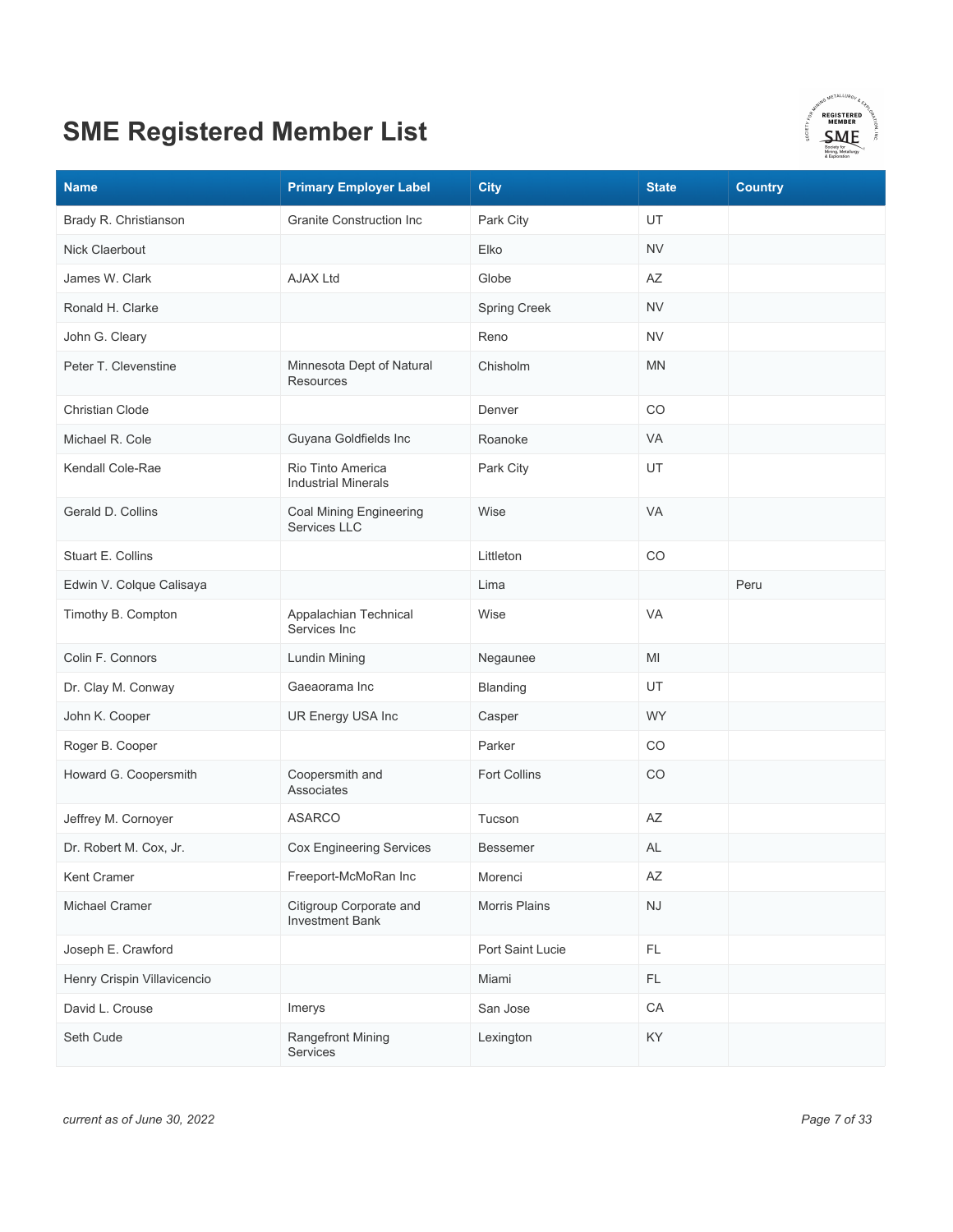

| <b>Name</b>             | <b>Primary Employer Label</b>          | <b>City</b>          | <b>State</b> | <b>Country</b>              |
|-------------------------|----------------------------------------|----------------------|--------------|-----------------------------|
| Tyler J. Cvetan         | <b>Nutrien Ltd</b>                     | Aurora               | <b>NC</b>    |                             |
| Patrick F. Daniels      | Danyers and Company Inc                | Aurora               | CO           |                             |
| Casey Danielson         | Artesian Minerals Corp                 | Greenville           | SC           |                             |
| Henrique M. da Silva    |                                        | Greenwood Village    | CO           |                             |
| Alexander B. Davidson   | Nevada Gold Mines                      | Spring Creek         | <b>NV</b>    |                             |
| Frank A. Daviess        |                                        | Golden               | CO           |                             |
| Dr. Graham A. Davis     | Colorado School of Mines               | <b>Boulder</b>       | CO           |                             |
| Michael J. Deal         |                                        | Elko                 | <b>NV</b>    |                             |
| Justus B. Deen          | Stillwater Mining Co                   | Livingston           | MT           |                             |
| Richard E. Deery        | US Dept of the Interior-<br><b>BLM</b> | <b>Beltsville</b>    | <b>MD</b>    |                             |
| Carl E. Defilippi       | Kappes Cassiday and<br>Associates      | Reno                 | <b>NV</b>    |                             |
| David W. De Lemos Pires | RungePincockMinarco                    | Abu Dhabi            |              | <b>United Arab Emirates</b> |
| Richard F. DeLong       | <b>EM Strategies</b>                   | Reno                 | <b>NV</b>    |                             |
| Natalie M. Deringer     |                                        | Elko                 | <b>NV</b>    |                             |
| Sergei A. Diakov        | Anglo American<br>Exploration (Canada) | Escondido            | CA           | <b>United States</b>        |
| Clay E. Diemert         | Imerys                                 | Fernley              | <b>NV</b>    |                             |
| Steven N. Dixon         | <b>SND Consulting</b>                  | Tucson               | AZ           |                             |
| Timothy A. Dodd         | Seabridge Gold Inc                     | Missoula             | MT           | <b>United States</b>        |
| Donald C. Doe           |                                        | Greenwood Village    | CO           |                             |
| Gordon E. Doerksen      | <b>JDS Energy and Mining</b>           | <b>Roberts Creek</b> | BC           | Canada                      |
| Leonard R. Dolby        |                                        | Wildwood             | <b>MO</b>    |                             |
| Alex G. Doll            | Alex G Doll Consulting                 | Cork                 |              | Ireland                     |
| <b>Brendon Douglas</b>  | <b>RPM Global</b>                      | Aurora               | CO           | <b>United States</b>        |
| lan H. Douglas          |                                        | Englewood            | CO           |                             |
| Justin S. Douthat       | Marshall Miller &<br>Associates        | Bluefield            | VA           |                             |
| Ronald D. Drake         | <b>EPC Consultants Inc</b>             | Arroyo Grande        | CA           |                             |
| Michael A. Drozd        | SION                                   | Elko                 | <b>NV</b>    |                             |
| Brianna C. Drury        |                                        | Lugoff               | SC           |                             |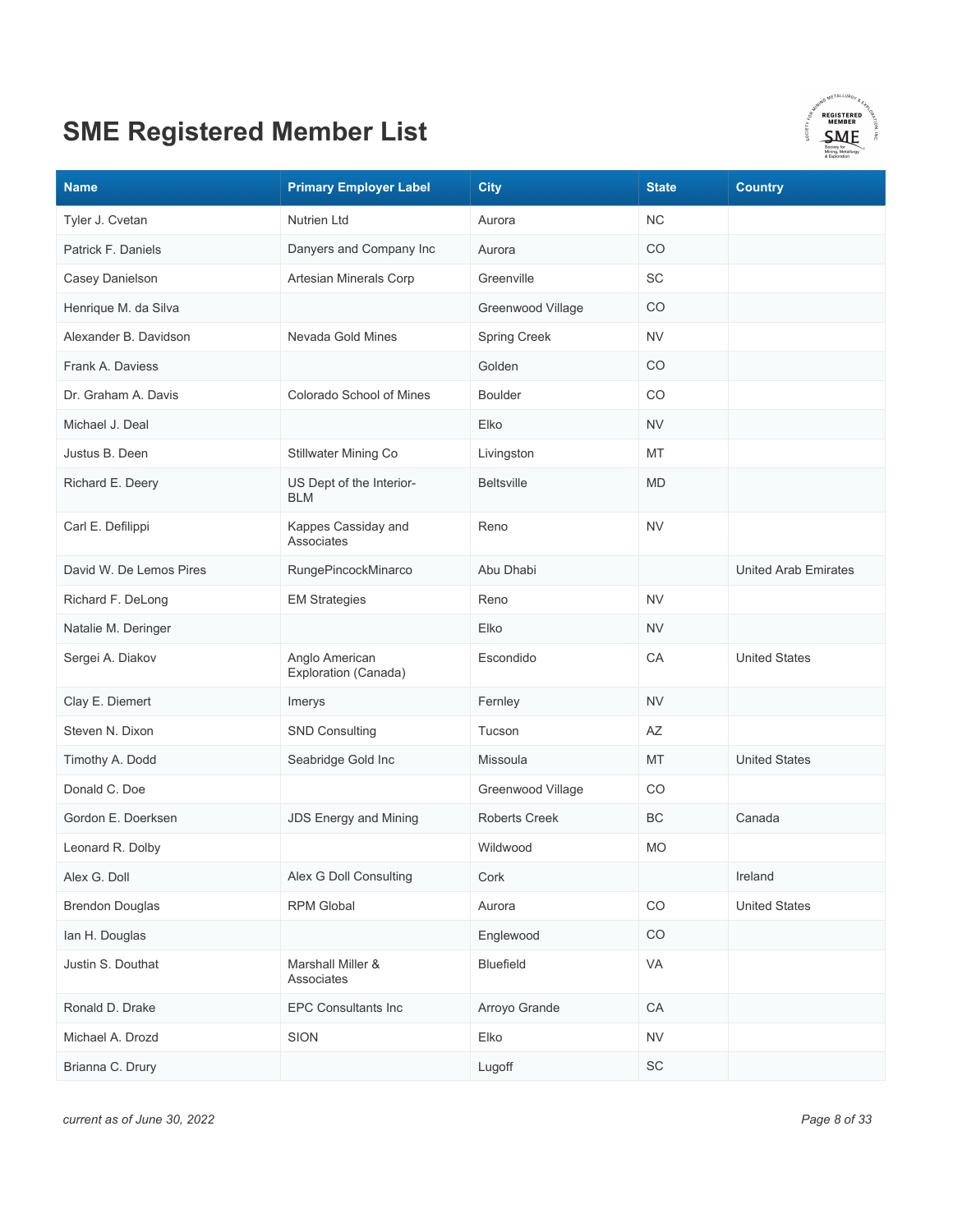

| <b>Name</b>            | <b>Primary Employer Label</b>               | <b>City</b>             | <b>State</b> | <b>Country</b>       |
|------------------------|---------------------------------------------|-------------------------|--------------|----------------------|
| James K. Duff          |                                             | Coeur D Alene           | ID           |                      |
| Lance C. Duncan        |                                             | Eagle River             | AK           |                      |
| Jofree Duran           | Rio Tinto Kennecott<br>Copper               | West Jordan             | UT           |                      |
| Naci Umut Duru         | Freeport-McMoRan Inc                        | Reno                    | <b>NV</b>    | <b>United States</b> |
| Thomas L. Dyer         | <b>RESPEC</b>                               | Reno                    | <b>NV</b>    |                      |
| Nathan Earle           |                                             | Houston                 | <b>TX</b>    |                      |
| Donald F. Earnest      | Resource Eval Inc                           | Tucson                  | AZ           |                      |
| James F. Ebisch        |                                             | Cheney                  | <b>WA</b>    |                      |
| John W. Eckman         | Marshall Miller &<br>Associates             | Bluefield               | VA           |                      |
| Dr. Dwaine H. Edington | Schlumberger Water<br><b>Services</b>       | Highlands Ranch         | CO           |                      |
| Scott A. Effner        | Whetstone Associates Inc                    | Gunnison                | CO           |                      |
| Dr Ted L. Eggleston    | AMEC E and C Services<br>Inc                | Cotopaxi                | CO           |                      |
| Dr. Zafir Ekmekci      | Hacettepe University                        | Ankara                  |              | Turkey               |
| Henri B. Elferink      | Somincor-Sociedade<br><b>Mineira Neves</b>  | Somerville              | <b>WAS</b>   | Australia            |
| Dr. C. Dale Elifrits   | Northern Kentucky Univ                      | <b>Highland Heights</b> | KY.          |                      |
| Peter C. Ellsworth     | Ellsworth-Peck                              | Missoula                | MT           |                      |
| Geoffrey Elson         | Tetra Tech MM                               | <b>Wheat Ridge</b>      | CO           |                      |
| <b>Chris Emanuel</b>   | Gustavson Associates LLC                    | Golden                  | CO           |                      |
| Eric Engmann           | Newmont Ghana Gold Ltd                      | Accra                   |              | Ghana                |
| Larry A. Enloe         | <b>Barrick Gold of North</b><br>America Inc | Draper                  | UT           |                      |
| Dr. Sevket L. Ergun    | Hacettepe University                        | Ankara                  |              | Turkey               |
| Mark T. Erickson       | Samuel Engineering                          | <b>Highlands Ranch</b>  | $_{\rm CO}$  |                      |
| Natska Ericson         | SGS Metcon/KD<br>Engineering                | South Jordan            | UT           |                      |
| Ken Esposito           | Intera Inc                                  | Fort Collins            | $_{\rm CO}$  |                      |
| Pedro Estatuet         |                                             | Lima                    |              | Peru                 |
| Bryan J. Evans         |                                             | Littleton               | $_{\rm CO}$  |                      |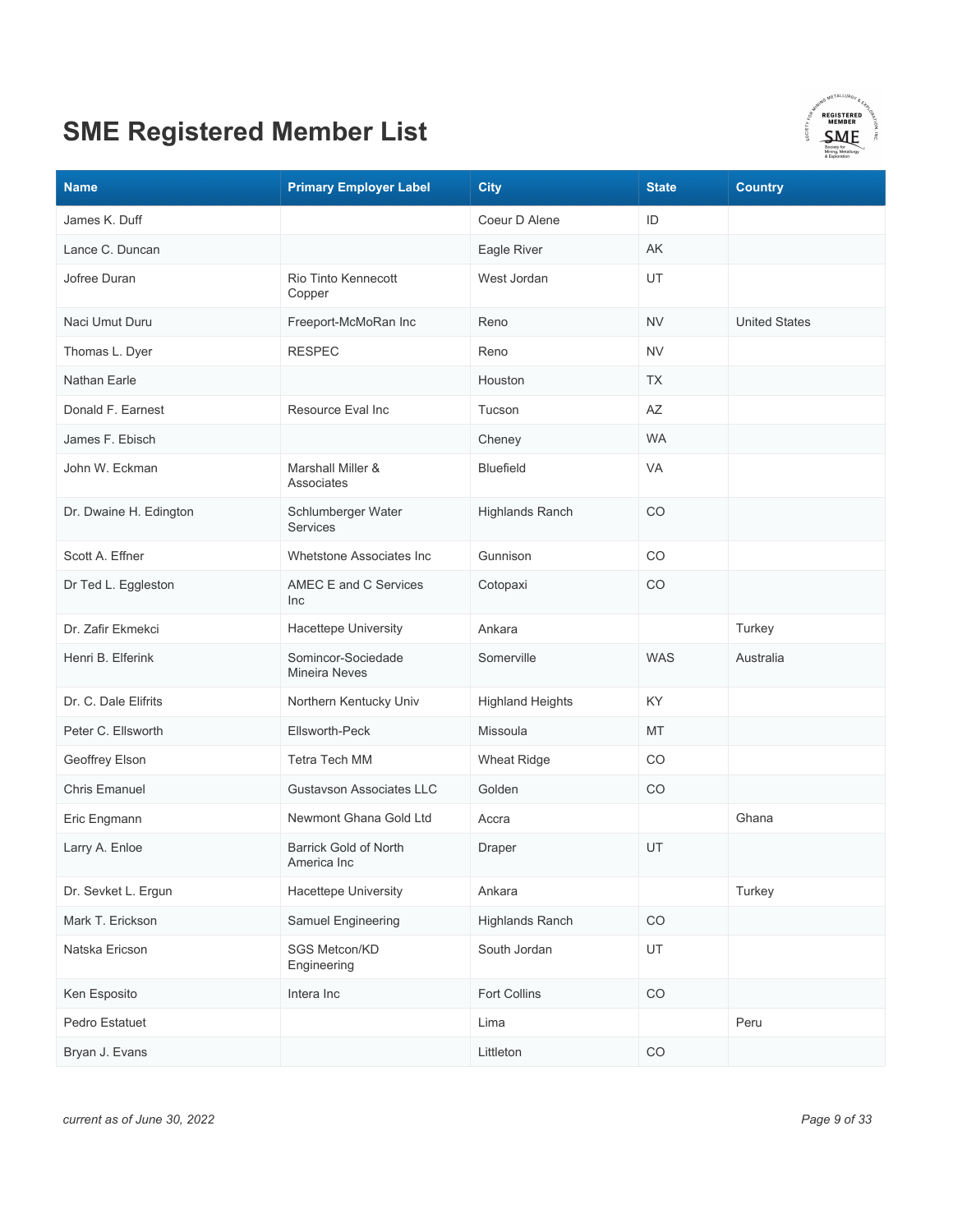

| <b>Name</b>                  | <b>Primary Employer Label</b>                                       | <b>City</b>            | <b>State</b> | <b>Country</b>       |
|------------------------------|---------------------------------------------------------------------|------------------------|--------------|----------------------|
| Larry Evans                  | Corsa Coal                                                          | Venetia                | PA           |                      |
| William L. Everett           | Albemarle Corp                                                      | Hibbing                | <b>MN</b>    |                      |
| Goktug Evin                  | SRK Consulting (US) Inc                                             | Denver                 | CO           |                      |
| Daniel T. Eyde               | St Cloud Mining Co                                                  | Tucson                 | ΑZ           |                      |
| Kevin Farmer                 | Mosaic Co                                                           | Riverview              | FL.          |                      |
| Robert J. Farmer             | John T Boyd Co                                                      | Canonsburg             | PA           |                      |
| John E. Feddock              | Marshall Miller &<br>Associates                                     | Lexington              | KY           |                      |
| Gordon L. Fellows            | <b>Barrick Gold Corp</b>                                            | <b>Spring Creek</b>    | <b>NV</b>    |                      |
| Frank K. Fenne               | Vista Gold Corp                                                     | Kennewick              | <b>WA</b>    |                      |
| Jack E. Ferenci              | Dra-Surv Inc                                                        | Grindstone             | PA           |                      |
| <b>Brendan Fetter</b>        | Forte Dynamics Inc                                                  | Arvada                 | CO           |                      |
| <b>Craig Fiddes</b>          | Newmont USA Limited                                                 | Elko                   | <b>NV</b>    |                      |
| Edward D. Fields             | Silverfields Inc                                                    | Weiser                 | ID           |                      |
| Jorge Mauricio Fierro Rojas  |                                                                     | Lima                   |              | Peru                 |
| Leonardo Figueiredo De Faria | Vale                                                                | <b>Belo Horizonte</b>  |              | <b>Brazil</b>        |
| Barbara A. Filas             | Filas Engineering & Env<br>Services LLC                             | <b>Grand Junction</b>  | CO           |                      |
| Frank J. Filas               | Filas Engineering & Env<br>Services LLC                             | <b>Grand Junction</b>  | CO           |                      |
| David C. Fitch               |                                                                     | Reno                   | <b>NV</b>    |                      |
| <b>Claudio Flores</b>        | Newmont Corporation                                                 | San Luis Potosi        | Slp          | Mexico               |
| Robert S. Fousek             | FMR Inc                                                             | Auburn                 | AL           |                      |
| Stanford Foy                 | <b>FOY Geological</b><br>Engineering & Mineral<br>Economic Svcs LLC | Red Lodge              | MT           |                      |
| Kevin A. Francis             |                                                                     | <b>Highlands Ranch</b> | CO           | <b>United States</b> |
| Robert S. Friberg            |                                                                     | Reno                   | ${\sf NV}$   |                      |
| Matthew L. Fuller            | Tierra Group International<br>Ltd                                   | Lakewood               | CO           |                      |
| Derek G. Fullerton           |                                                                     | Bloomington            | IN           |                      |
| <b>Vivek Galla</b>           |                                                                     | Victor                 | CO           |                      |
| Dr. Oyku S. Galvan           | Rio Tinto Borax                                                     | Gilbert                | AZ           |                      |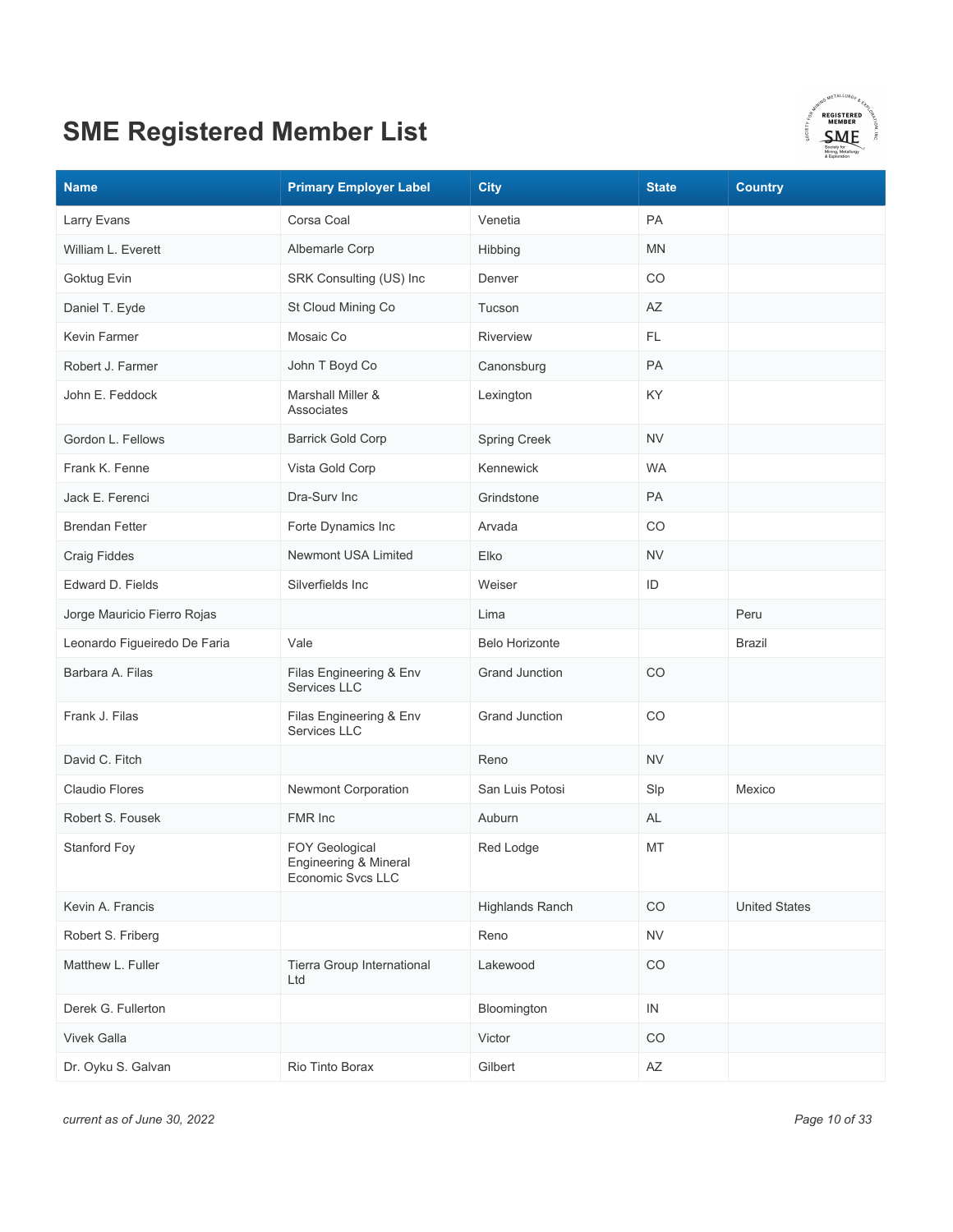

| <b>Name</b>              | <b>Primary Employer Label</b>                      | <b>City</b>            | <b>State</b> | <b>Country</b>       |
|--------------------------|----------------------------------------------------|------------------------|--------------|----------------------|
| Dawn H. Garcia           |                                                    | Tucson                 | AZ           |                      |
| Roberto Garcia           | Agnico-Eagle (USA) Ltd                             | Oro Valley             | AZ           |                      |
| Santiago A. Garcia       | Minera Yanacocha SRL                               | Tucson                 | AZ           | <b>United States</b> |
| J. Steven Gardner        |                                                    | Lexington              | KY           |                      |
| Jeff Gaul                |                                                    | <b>Divide</b>          | CO           |                      |
| Kathryn Geddes           |                                                    | <b>Highlands Ranch</b> | CO           |                      |
| Bruce M. Genereaux       | <b>Bruce M Genereaux LLC</b>                       | Norwich                | VT           |                      |
| Yvette Gengler           | Independent Mining<br>Consultants Inc              | Tucson                 | AZ           |                      |
| David B. George          |                                                    | <b>Heber City</b>      | UT           |                      |
| Tyson R. Gibbs           | Newmont Corporation                                | Denver                 | CO           |                      |
| Gregory M. Gibson        | SSR Mining Inc                                     | Denver                 | CO           |                      |
| Molly Giebel             |                                                    | Indian Hills           | CO           |                      |
| Clark J. Gilbert         | Stillwater Canada Inc                              | Ridgway                | CO           |                      |
| Leo J. Gilbride          |                                                    | <b>Grand Junction</b>  | CO           |                      |
| Kurt R. Gitzlaff         | Cleveland-Cliffs Inc                               | Forbes                 | MN           |                      |
| Alexander S. Glover, Jr. | <b>Active Minerals</b><br><b>International LLC</b> | Little Switzerland     | <b>NC</b>    |                      |
| <b>Nitin Goel</b>        | Freeport-McMoRan Inc                               | Phoenix                | AZ           |                      |
| Allen S. Gordon          | Evergreen Mineral VE                               | Silverthorne           | CO           |                      |
| David G. Gordon          | Freeport-McMoRan Inc                               | Phoenix                | ΑZ           |                      |
| Rodney W Graham          |                                                    | Ulaanbaatar            |              | Mongolia             |
| Donald P. Gray           | <b>Continental Gold Ltd</b>                        | Franklin               | <b>TN</b>    | <b>United States</b> |
| David Greene             | Cripple Creek and Victor<br>Gold Mining Co         | Subiaco                | WAS          | Australia            |
| Lane A. Griffin          | <b>Consolidated Goldfields</b><br>Corp             | Richland               | <b>WA</b>    |                      |
| Brandon G. Griffiths     | <b>Rio Tinto Minerals</b>                          | Boron                  | ${\sf CA}$   |                      |
| Brian D. Groff           | Groff Engineering &<br>Consulting LLC              | <b>MT Sterling</b>     | KY           |                      |
| Michael P. Gross         |                                                    | Chilliwack             | ВC           | Canada               |
| Dr. Ross R. Grunwald     | GeoResource<br>Management                          | Jamestown              | CA           |                      |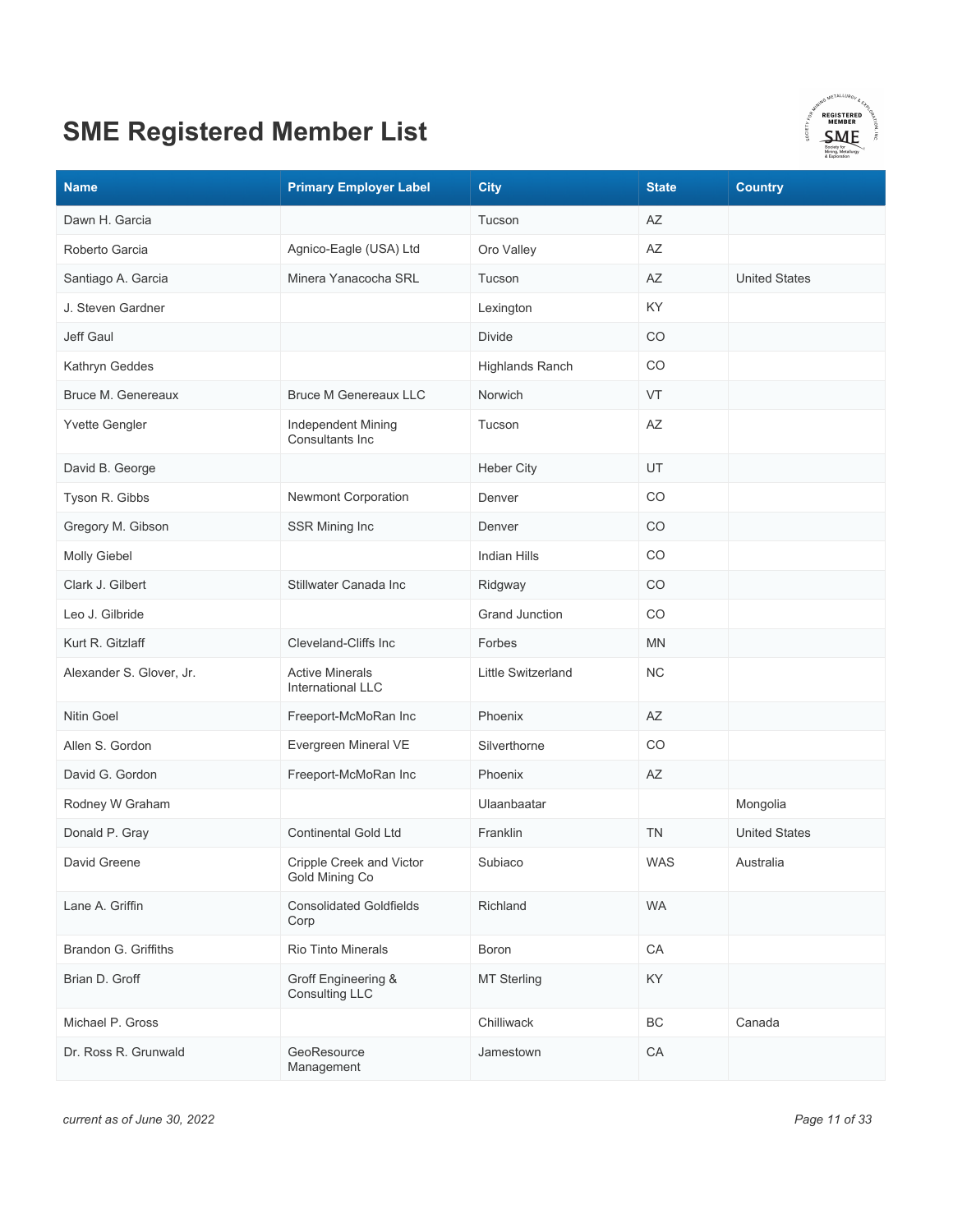

| <b>Name</b>              | <b>Primary Employer Label</b>         | <b>City</b>            | <b>State</b> | <b>Country</b>       |
|--------------------------|---------------------------------------|------------------------|--------------|----------------------|
| Alejandro E. Guerra      |                                       | Englewood              | CO           |                      |
| James R. Guilinger       | World Industrial Minerals             | Naples                 | FL.          |                      |
| Karl D. Gurr             | DA Mining Services Inc                | Englewood              | CO           |                      |
| John B. Gustavson        | Mineral Appraiser LLC                 | <b>Boulder</b>         | CO           |                      |
| Dr. Michael Gustin       | <b>RESPEC</b>                         | Reno                   | <b>NV</b>    |                      |
| Edwin A. Gutierrez Palma | Fortuna Silver Mines Inc              | <b>OAKVILLE</b>        | <b>ON</b>    | Canada               |
| Salvador G Guzman        |                                       | Lima                   |              | Peru                 |
| <b>Christian Gyening</b> | Newmont Ghana Gold Ltd                | Accra                  |              | Ghana                |
| Jenessa L. Haarala       | <b>Cementation USA Inc</b>            | Herriman               | UT           |                      |
| Peter M. Haarala         | Coeur Mining Inc                      | Herriman               | UT           |                      |
| David J. Hagerman        | <b>Martin Marietta</b>                | Arvada                 | CO           |                      |
| Sorin Halga              |                                       | Criscior               |              | Romania              |
| Dr Douglas F. Hambley    | Agapito Associates Inc                | Lakewood               | CO           |                      |
| Alfri Ibnu Hamdani       | Saudi Arabian Mining Co               | AR Riyadh              |              | Saudi Arabia         |
| Jisheng Han              | John T Boyd Co                        | <b>Beijing City</b>    |              | China                |
| Bill A. Hancock          | Zeroday Enterprises LLC               | Wilsonville            | <b>OR</b>    |                      |
| Lisa S. Hardy            |                                       | Caliente               | <b>NV</b>    |                      |
| Dr. Michael P. Hardy     | Agapito Associates Inc                | <b>Grand Junction</b>  | CO           |                      |
| Melissa Harmon           |                                       | Castle Rock            | CO           |                      |
| Donald A. Harris         | <b>Gold Standard Ventures</b><br>Corp | Reno                   | <b>NV</b>    |                      |
| Brian S. Hartman         |                                       | <b>Highlands Ranch</b> | CO           |                      |
| Matthew J. Hartmann      |                                       | Evergreen              | CO           |                      |
| Dr. Jeffrey T. Harvey    | GeoSynFuels LLC                       | Lakewood               | CO           |                      |
| Cary P. Harwood, Jr.     | Marshall Miller &<br>Associates       | <b>White Stone</b>     | VA           |                      |
| Robert M. Hatch          | Paragon Precious Metals<br><b>LLC</b> | Reno                   | <b>NV</b>    |                      |
| Brian L. Haverland       | PT Newmont Nusa<br>Tenggara           | Centennial             | CO           | <b>United States</b> |
| Mark A. Hawksworth       |                                       | Reno                   | <b>NV</b>    |                      |
| Leif Hazlewood           | Freeport-McMoRan Inc                  | Phoenix                | AZ           |                      |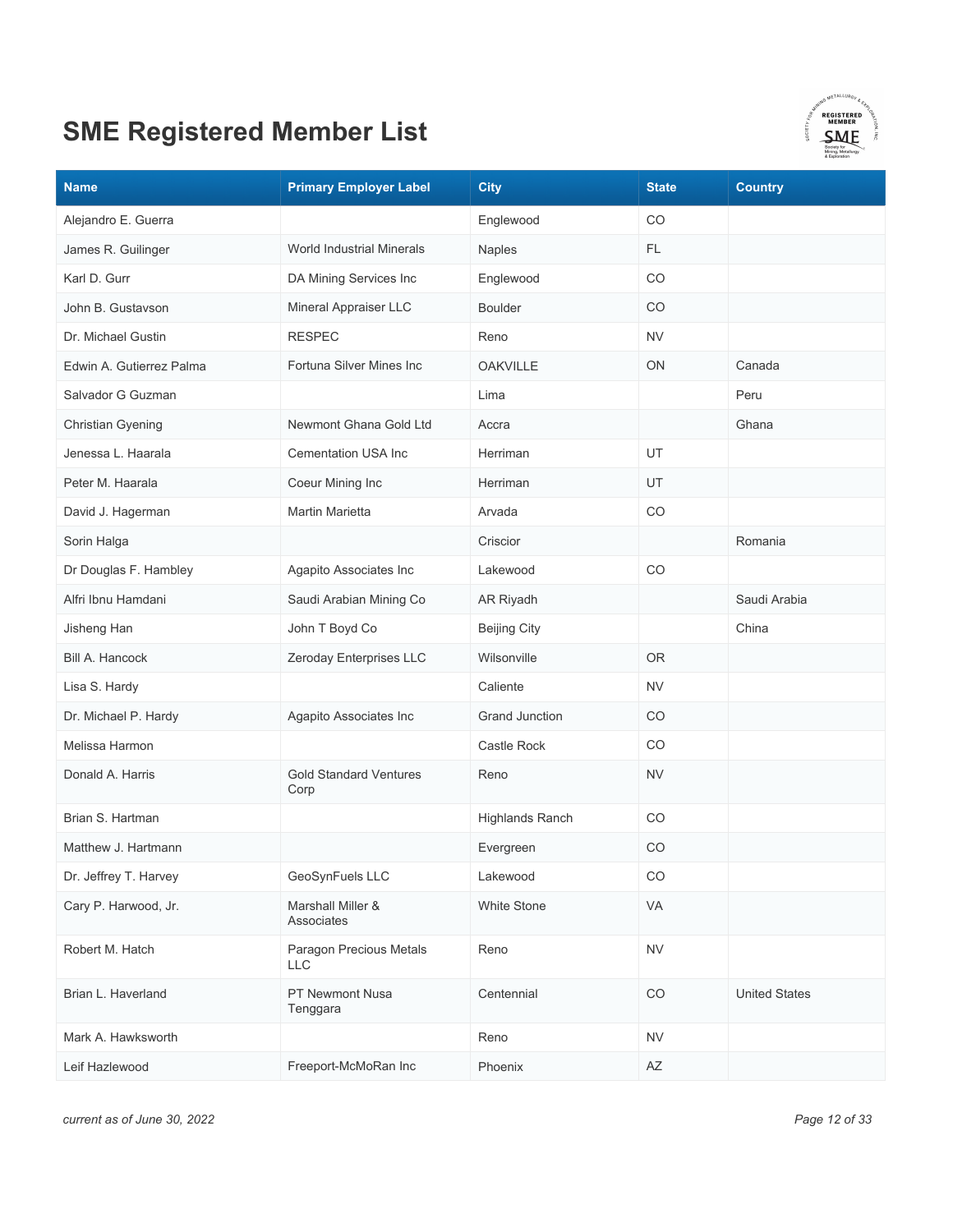

| <b>Name</b>              | <b>Primary Employer Label</b>            | <b>City</b>         | <b>State</b> | <b>Country</b>       |
|--------------------------|------------------------------------------|---------------------|--------------|----------------------|
| H John Head              | Q4 Impact Group LLC                      | Lisle               | IL.          |                      |
| Fred G. Heivilin         | <b>HGPS LLC</b>                          | Thomasville         | GA           |                      |
| William R. Henkle, Jr.   | Henkle & Assocs                          | Carson City         | <b>NV</b>    |                      |
| Dr. Thomas A. Henricksen |                                          | Chico               | CA           | <b>United States</b> |
| Fredy M. Henriquez       | SRK Consulting (US) Inc                  | Denver              | CO           |                      |
| Marcelo Henriquez        | Capstone Copper                          | Las Condes          |              | Chile                |
| Brandon W. Heser         | <b>Transit Mix Concrete</b><br>Company   | Colorado Springs    | CO           | <b>United States</b> |
| Zachery H. Hibdon        | <b>Barrick Goldstrike Mines</b><br>Inc   | Elko                | <b>NV</b>    |                      |
| Leonard N. Hill          | Freeport-McMoRan Inc                     | Scottsdale          | AZ           |                      |
| Frank A. Hilty           | John T Boyd Co                           | Canonsburg          | PA           |                      |
| Darrell C. Himmesoete    |                                          | Waddell             | AZ           |                      |
| John E. Hiner            | Jehcorp Inc                              | Lynden              | <b>WA</b>    |                      |
| John S. Hird             |                                          | Downers Grove       | IL           |                      |
| David M. Hlorgbe         | Coeur Mining Inc                         | Chicago             | IL           |                      |
| Corolla Hoag             | <b>SRK Consulting</b>                    | Oro Valley          | AZ           |                      |
| John L. Hoelle           |                                          | <b>Braemar</b>      | <b>Nsw</b>   | Australia            |
| Matthew R. Hoffer        | Coeur Mining Inc                         | Frankfort           | IL           |                      |
| Anders Hogrelius         |                                          | Yorba Linda         | CA           |                      |
| Tom G. Holcomb           |                                          | Winnemucca          | <b>NV</b>    |                      |
| Kurt F. Hollberg         | Hollberg Professional Grp<br>PC          | Englewood           | CO           |                      |
| Scott Honan              |                                          | Centennial          | CO           |                      |
| David A. Hopperstead     | Nevada Gold Mining Inc                   | Elko                | <b>NV</b>    |                      |
| Michel D. Houseman       | Imerys                                   | Goodyear            | AZ           |                      |
| Charles A. Hoyt          | Marston & Marston Inc                    | <b>Castle Pines</b> | CO           |                      |
| Hui Hu                   | Peabody Energy                           | Fenton              | MO           |                      |
| Luis Huailla             |                                          | Lima                |              | Peru                 |
| Tony L. Hubbard          | Penn Virginia Operating Co<br><b>LLC</b> | Kingsport           | <b>TN</b>    |                      |
| Amy Hudson               | Tetra Tech Inc                           | Blacksburg          | VA           |                      |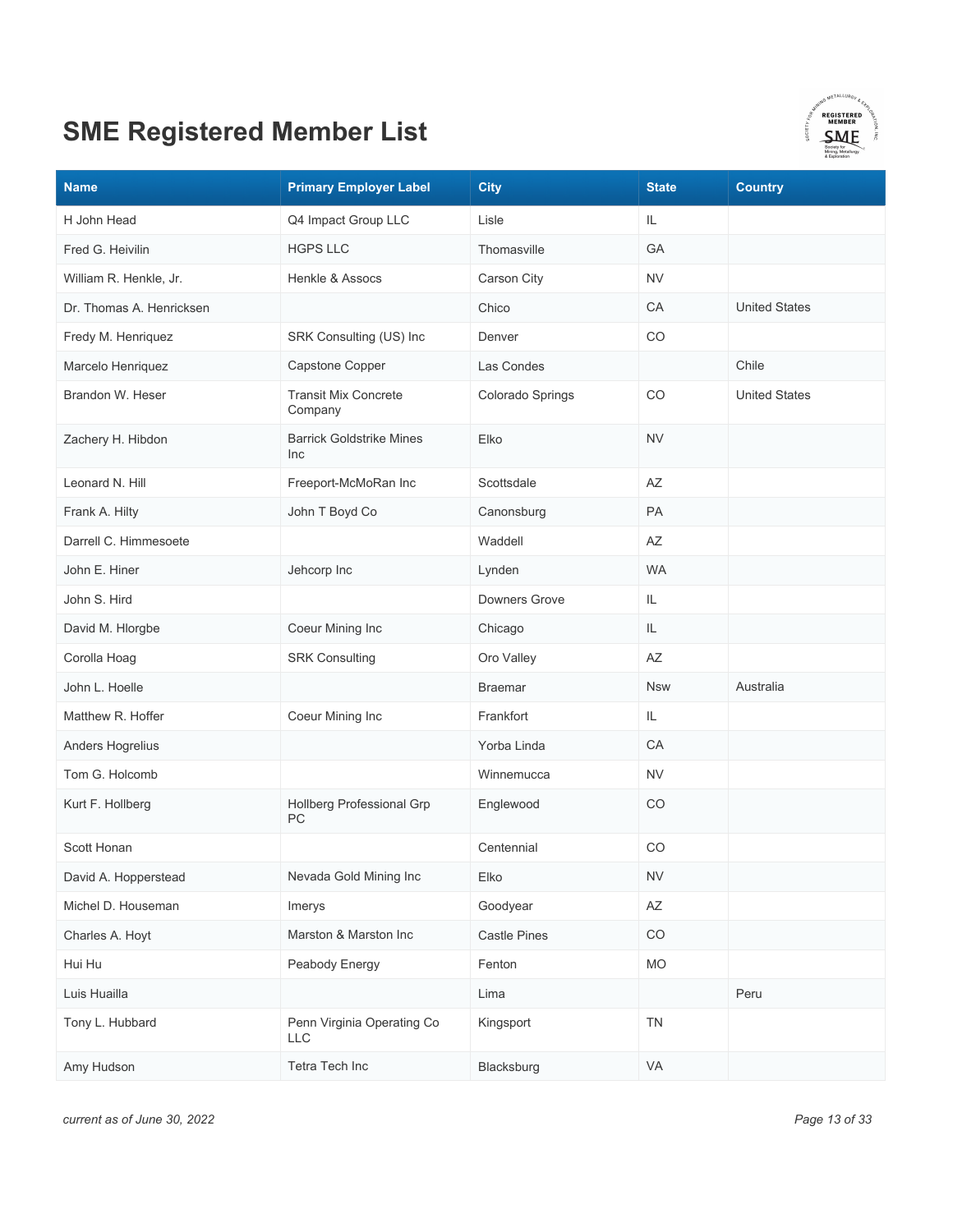

| <b>Name</b>              | <b>Primary Employer Label</b>                 | <b>City</b>            | <b>State</b>  | <b>Country</b>       |
|--------------------------|-----------------------------------------------|------------------------|---------------|----------------------|
| Rusty D. Hufford         |                                               | Reno                   | <b>NV</b>     |                      |
| Lucette Hugo             | Newmont Australia Ltd                         | Darlington             | <b>WAS</b>    | Australia            |
| Donald E. Hulse          | <b>WSP</b>                                    | Aurora                 | CO            |                      |
| James D. Humphrey        |                                               | Decatur                | IL.           |                      |
| Harold J. Hutson         | <b>BRS</b> Inc                                | Riverton               | <b>WY</b>     |                      |
| Michael G. Irish         | <b>Irish Metals LLC</b>                       | Coeur D Alene          | ID            |                      |
| Raymond E. Irwin         |                                               | Albuquerque            | <b>NM</b>     |                      |
| Syaiful Islam            | PT Newmont Nusa<br>Tenggara                   | Paramaribo             |               | Suriname             |
| Andrzej H. Issel         | Freeport-McMoRan Inc                          | Scottsdale             | AZ            |                      |
| Steven R. Izatt          | <b>IBC Advanced</b><br>Technologies Inc       | American Fork          | UT            |                      |
| Joseph G. Jandrasits     | John T Boyd Co                                | Canonsburg             | PA            |                      |
| Jay Janney-Moore         |                                               | Littleton              | CO            |                      |
| Manuel H. Jessen         |                                               | Lone Tree              | CO            |                      |
| Dr. Arja J. Jewbali      |                                               | Parker                 | CO            |                      |
| Scott Jimmerson          | Coeur Mining Inc                              | Athol                  | ID            |                      |
| <b>Brent Johnson</b>     | Hydrogeological Inc                           | Evergreen              | CO            |                      |
| Christopher C. Johnson   |                                               | Redwood City           | CA            |                      |
| Frederic C. Johnson, III | <b>Industrial Mineral</b><br>Developments Inc | Virgin                 | UT            |                      |
| Jeremy W. Johnson        | <b>Barrick Gold Corp</b>                      | Elko                   | <b>NV</b>     | <b>United States</b> |
| Rodney C. Johnson        |                                               | Hermantown             | <b>MN</b>     |                      |
| Douglas M. Jones         |                                               | <b>Billings</b>        | MT            | <b>United States</b> |
| Keith A. Jones           | Small Mine Development<br><b>LLC</b>          | <b>Battle Mountain</b> | <b>NV</b>     |                      |
| William L. Josey         |                                               | Meridian               | $\mathsf{ID}$ |                      |
| Geoffrey S Kakati        |                                               | Accra                  |               | Ghana                |
| Daniel D. Kapostasy      | <b>Energy Fuels Resources</b><br>(US) Inc     | Lakewood               | $_{\rm CO}$   |                      |
| Daniel W. Kappes         | Kappes Cassiday and<br>Associates             | Reno                   | <b>NV</b>     |                      |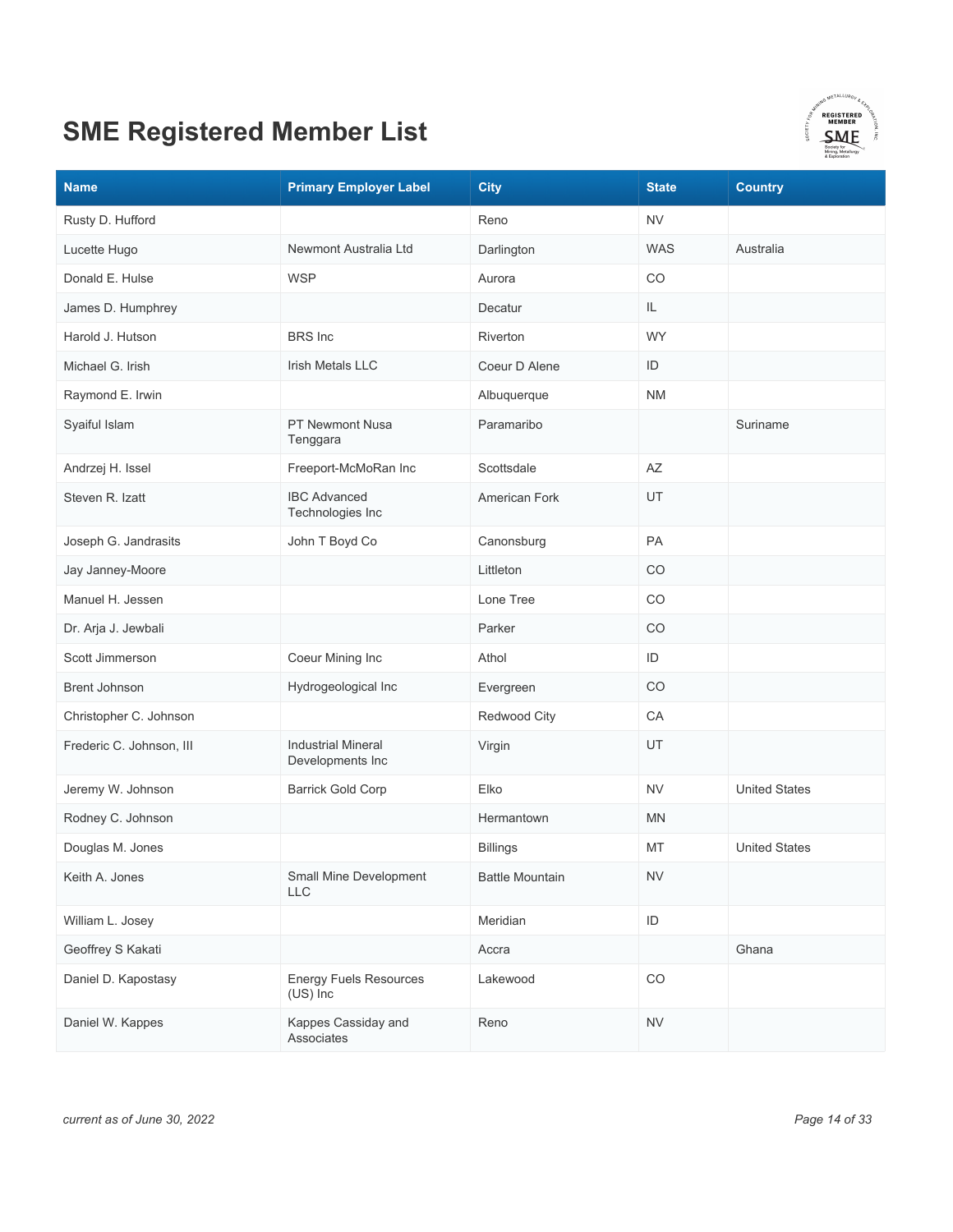

| <b>Name</b>          | <b>Primary Employer Label</b>                          | <b>City</b>            | <b>State</b> | <b>Country</b>       |
|----------------------|--------------------------------------------------------|------------------------|--------------|----------------------|
| Oguz A. Karamercan   | Polimetal Madenclik San<br>Ve Tic A S                  | Yenimahalle            |              | Turkey               |
| Richard C. Karlson   |                                                        | Idaho Falls            | ID           |                      |
| Dr. Michael Karmis   | Virginia Polytechnic Inst &<br><b>State University</b> | Blacksburg             | <b>VA</b>    |                      |
| Adam T. Karst        | Karst Geo Solutions, LLC                               | Midlothian             | <b>VA</b>    |                      |
| Kurt T. Katsura      | Kurt T Katsura Consulting<br>Geologist                 | Eugene                 | <b>OR</b>    |                      |
| Dr Kazuhiro Kawahata |                                                        | <b>Highlands Ranch</b> | CO           | <b>United States</b> |
| Christopher E. Kaye  | Mine and Quarry<br><b>Engineering Services Inc</b>     | <b>Burlingame</b>      | CA           |                      |
| Jessica L. Keane     | <b>Granite Construction Co</b>                         | Salt Lake City         | UT           |                      |
| Robert M. Kehrman    | <b>Lhoist North America</b>                            | Hudson Oaks            | <b>TX</b>    |                      |
| Donald D. Keill      | Keill Engineering                                      | Fairbanks              | AK           |                      |
| Steven A. Keim       | Marshall Miller &<br>Associates                        | Blacksburg             | VA           |                      |
| Garry J. Keizer      |                                                        | Mesquite               | <b>NV</b>    |                      |
| Robert J. Kellie     |                                                        | Reno                   | <b>NV</b>    |                      |
| Thomas R. Kelly      | Apurimac Ferrum                                        | Arvada                 | CO           | <b>United States</b> |
| Syamsul Kepli        | Newmont Nusa Tenggara                                  | Mataram, Provinsi NTB  |              | Indonesia            |
| Joan Kester          | <b>Stantec</b>                                         | Salt Lake City         | UT           |                      |
| John K. Key          | Coeur Mining Inc                                       | Lead                   | SD           |                      |
| Hong Kim             | <b>HK Consultants LLC</b>                              | <b>Highlands Ranch</b> | CO           |                      |
| Darren King          |                                                        | Las Condes             |              | Chile                |
| Nelson D. King       | N D King Consulting LLC                                | Arvada                 | CO           |                      |
| John W. Kinneberg    |                                                        | Aurora                 | CO           |                      |
| Dwight M. Kinnes     | <b>Highland GeoComputing</b><br><b>LLC</b>             | Centennial             | CO           |                      |
| Ralf D. Kintzel      |                                                        | Accra                  |              | Ghana                |
| Joshua B. Kirby      | Martin Marietta Aggregates                             | Raleigh                | NC           |                      |
| Lisa Kirk            | Enviromin Inc                                          | Bozeman                | MT           |                      |
| Steve Kirsch         | <b>Stantec</b>                                         | Salt Lake City         | UT           |                      |
| Melvin L. Klohn      |                                                        | Spokane Valley         | <b>WA</b>    |                      |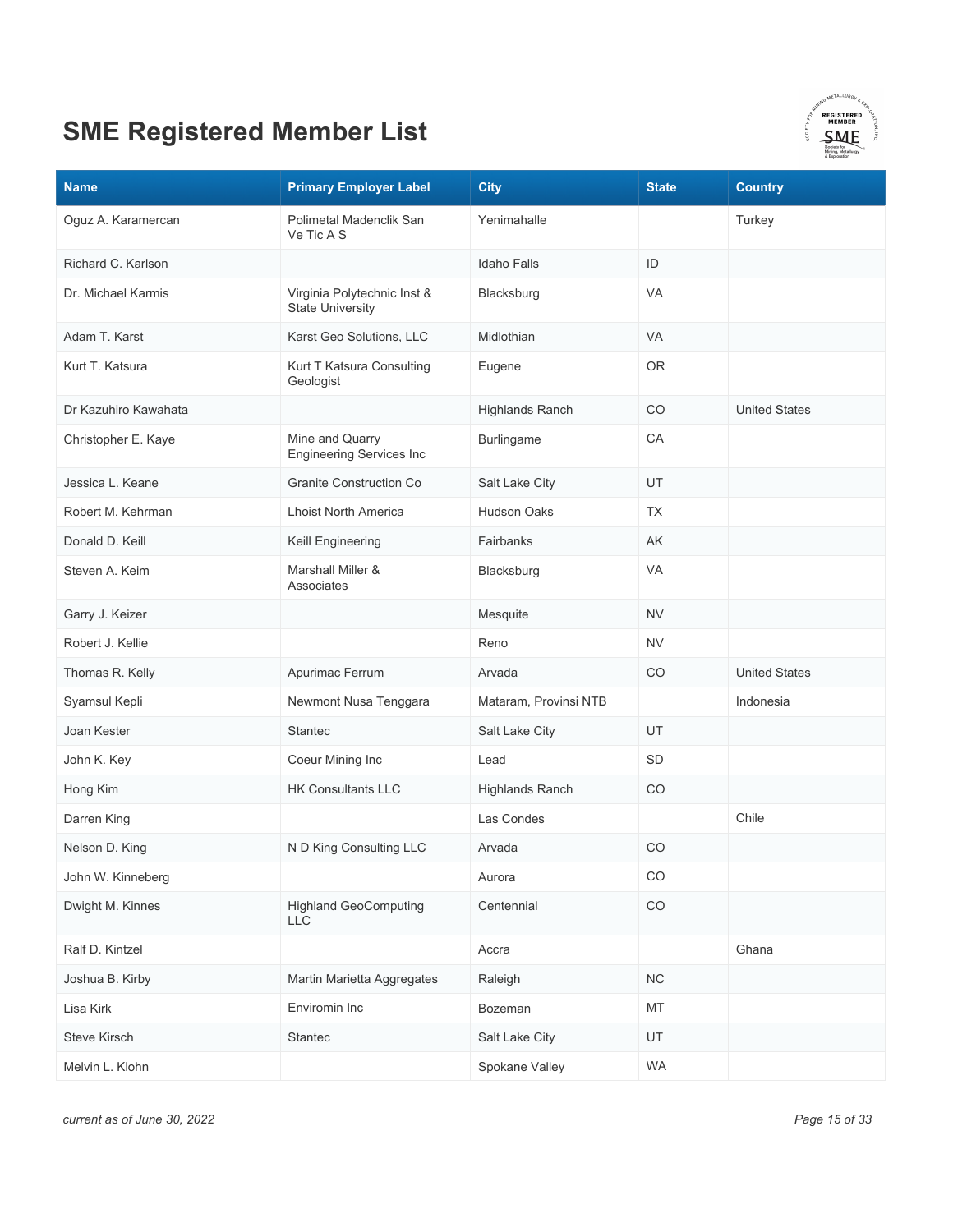

| <b>Name</b>           | <b>Primary Employer Label</b>                    | <b>City</b>           | <b>State</b> | <b>Country</b>       |
|-----------------------|--------------------------------------------------|-----------------------|--------------|----------------------|
| Adam S. Knight        | <b>Practical Mining LLC</b>                      | Lovelock              | <b>NV</b>    |                      |
| <b>Justin Knudsen</b> | Tierra Group International<br>Ltd                | Lakewood              | CO           |                      |
| Dr. Jessica E. Kogel  | <b>NIOSH</b>                                     | Washington Depot      | <b>CT</b>    |                      |
| James F. Kohler       | Utah Geosystems LLC                              | Midway                | UT           |                      |
| Wendell A. Koontz     | <b>Bowie Resources</b>                           | Hotchkiss             | CO           |                      |
| Michael T. Koop       | Cleveland-Cliffs Inc                             | Virginia              | <b>MN</b>    |                      |
| Stanley L. Korzeb     | Montana Bureau of Mines<br>and Geology           | Aurora                | CO           |                      |
| Peter E. Kowalewski   | Tierra Group International<br>Ltd                | Salt Lake City        | UT           |                      |
| Clifford H. Krall     | NovaGold Resources Inc                           | Elko                  | <b>NV</b>    |                      |
| Terry L. Kremmel      | Golder Associates Inc                            | Columbia              | IL           |                      |
| Gregory W. Kruse      |                                                  | Casper                | <b>WY</b>    |                      |
| Thomas G. Krzewinski  | Golder Associates Inc                            | Anchorage             | AK           |                      |
| Robert P. Kudlawiec   | Tetra Tech Inc                                   | Pittsburgh            | PA           |                      |
| Timothy O. Kuhl       | AMEC                                             | Olympia               | <b>WA</b>    |                      |
| Dr. Martin C. Kuhn    | Minerals Advisory Group<br><b>LLC</b>            | Tucson                | AZ           |                      |
| Paul W. Kuhn          | Avrupa Minerals Ltd                              | <b>Braga</b>          |              | Portugal             |
| Dr. Ihor A. Kunasz    |                                                  | Oro Valley            | AZ           |                      |
| Nusa Kusuma           |                                                  | Aurora                | CO           |                      |
| Ruy Lacourt Rodrigues | AngloGold Ashanti Ltd                            | <b>Belo Horizonte</b> |              | Brazil               |
| Mark A. Laffoon       | <b>Gold Standard Ventures</b><br>Corp            | Elko                  | <b>NV</b>    |                      |
| Richard J. Lambert    | Roscoe Postle Associates<br>Inc                  | <b>Bothell</b>        | <b>WA</b>    | <b>United States</b> |
| Terre A. Lane         | <b>Global Resource</b><br><b>Engineering Ltd</b> | Lakewood              | $_{\rm CO}$  |                      |
| Dr. Dennis J. Lapoint | Appalachian Resources<br><b>LLC</b>              | Chapel Hill           | NC           |                      |
| Edmundo J. Laporte    | SynTerra Corp                                    | Lexington             | KY           |                      |
| Darrell E. Larson     |                                                  | Herriman              | UT           |                      |
| Terry J. Laverty      | T Laverty Consulting LLC                         | Golden                | $_{\rm CO}$  |                      |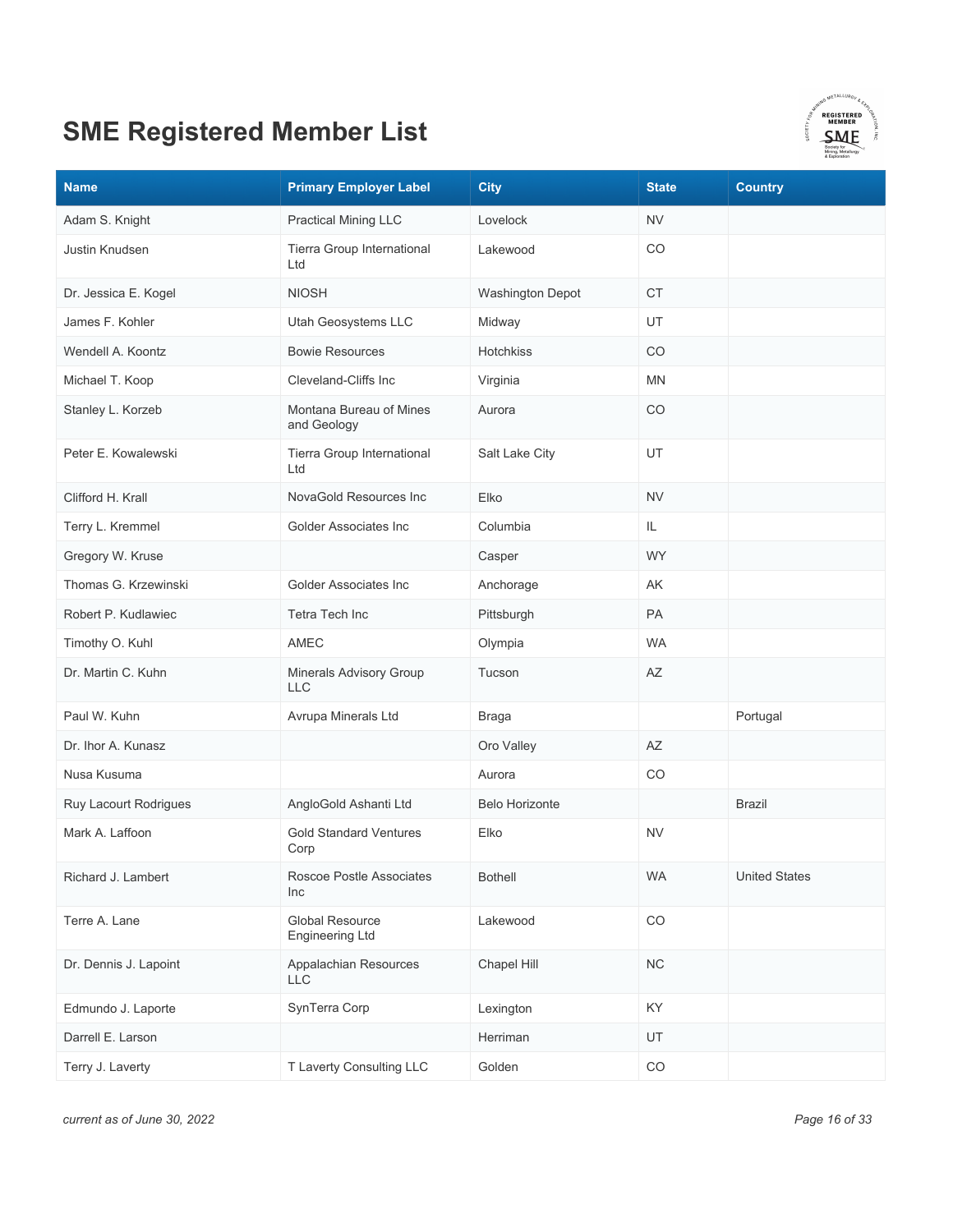

| <b>Name</b>            | <b>Primary Employer Label</b>                   | <b>City</b>            | <b>State</b> | <b>Country</b> |
|------------------------|-------------------------------------------------|------------------------|--------------|----------------|
| Mel K. Lawson          | <b>Stantec Consulting</b>                       | Mesa                   | AZ           |                |
| R. Douglas Learmont    | Solutions & Strategies Grp<br><b>LLC</b>        | Warba                  | <b>MN</b>    |                |
| Lamont Leatherman      | Piedmont Lithium Inc                            | Saanichton             | ВC           | Canada         |
| Rene Leblanc           |                                                 | Johns Creek            | GA           |                |
| Mike J. Lechner        | Resource Modeling Inc                           | <b>Stites</b>          | ID           |                |
| <b>Stacey Leclerc</b>  |                                                 | Elko                   | <b>NV</b>    |                |
| Michelle M. Lee        | <b>Westward Environmental</b><br>Inc            | <b>Boerne</b>          | <b>TX</b>    |                |
| Jennifer B. Leinart    | InfoMine USA Inc                                | Spokane Valley         | <b>WA</b>    |                |
| Dr. Joseph F. Leising  | Leising Geoscience                              | Ransom Canyon          | <b>TX</b>    |                |
| <b>Christian Lemas</b> | Freeport-McMoRan Inc                            | Oro Valley             | AZ           |                |
| Maggy Lengke           | Geomega                                         | <b>Boulder</b>         | <b>CO</b>    |                |
| Joy L. Lester          | Gold Resource Corporation                       | Rapid City             | SD           |                |
| Joseph Levay           | Columbia Geologic<br><b>Consulting LLC</b>      | Portland               | <b>OR</b>    |                |
| Marc LeVier            | K Marc LeVier and<br>Associates                 | <b>Highlands Ranch</b> | CO           |                |
| Mark E. Levin          | Mining and Environmental<br><b>Services LLC</b> | Idaho Springs          | CO           |                |
| Alan S. Levy           |                                                 | Sherman Oaks           | CA           |                |
| Dayton A. Lewis, Jr.   |                                                 | Glenrock               | <b>WY</b>    |                |
| Ronald L. Lewis        | John T Boyd Co                                  | Canonsburg             | PA           |                |
| Herbert L. Ley         |                                                 | <b>Spring Creek</b>    | <b>NV</b>    |                |
| Dr. Hui Li             | <b>CMOC</b> International                       | Phoenix                | AZ           |                |
| Rongjie Li             | John T Boyd Co                                  | <b>Beijing City</b>    |              | China          |
| George T. Lightwood    | Golder Associates Inc                           | Reno                   | <b>NV</b>    |                |
| Loren L. Ligocki       | Alacer Gold Corp                                | Castle Rock            | $_{\rm CO}$  |                |
| Eka S. Lim             |                                                 | Canning Vale           | WAS          | Australia      |
| David E. Linebarger    | Linebarger Consulting LLC                       | <b>Spring Creek</b>    | <b>NV</b>    |                |
| Janna L. Linebarger    | <b>Barrick Goldstrike Mines</b><br>Inc          | Spring Creek           | <b>NV</b>    |                |
| Edinho Linga           |                                                 | Paramaribo             |              | Suriname       |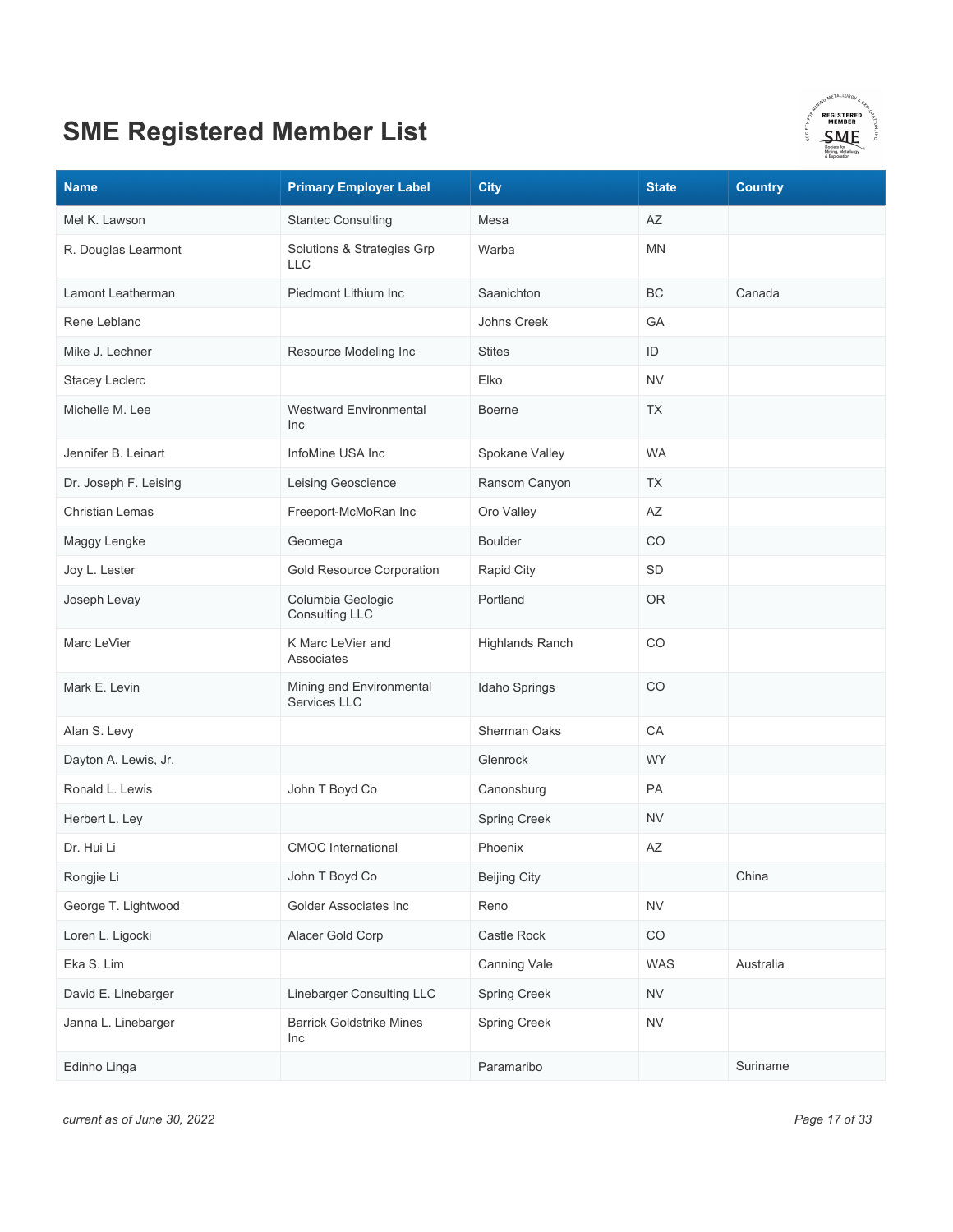

| <b>Name</b>                | <b>Primary Employer Label</b>          | <b>City</b>         | <b>State</b> | <b>Country</b>       |
|----------------------------|----------------------------------------|---------------------|--------------|----------------------|
| Kelly Lippoth              | Coeur Rochester Inc                    | Reno                | <b>NV</b>    |                      |
| Richard E. Lippoth         | Vergence Geo Services Inc              | Reno                | <b>NV</b>    |                      |
| Eric Lipten                |                                        | San Antonio         | <b>TX</b>    | <b>United States</b> |
| Peiwen Liu                 | John T Boyd Co                         | <b>Beijing City</b> |              | China                |
| Carlos E Loayza            |                                        | Lima                |              | Peru                 |
| Mario E. Loayza Montenegro |                                        | Weston              | FL.          |                      |
| Alex E. Lobo Guillen       | Cia De Minas<br>Buenaventura SA        | Lima                |              | Peru                 |
| Karen Lohkamp              | Peabody Energy                         | Saint Louis         | <b>MO</b>    |                      |
| David Londono              | Anglogold Ashanti North<br>America     | Waxhaw              | NC           |                      |
| Margaret Longo             | Western Mesquite Mines<br>Inc          | Tucson              | AZ           |                      |
| Leonel Lopez               | Marshall Miller &<br>Associates        | <b>Broomfield</b>   | CO           |                      |
| Wilfredo A. Lopez          |                                        | Envigado            |              | Colombia             |
| David M. Loring            | Freeport-McMoRan Inc                   | Littleton           | CO           |                      |
| Luis A. Lozada             | Compania Minera<br>Antamina SA         | Lima                |              | Peru                 |
| Martha Lozano Palma        |                                        | Lima                |              | Peru                 |
| Dave Ludwick               |                                        | Denver              | CO           |                      |
| James E. Lunbeck           |                                        | Salt Lake City      | UT           |                      |
| Jeffrey S. Lynott          |                                        | Rhinelander         | WI           |                      |
| Brandon R. MacDougall      | Coeur Rochester Inc                    | Fallon              | <b>NV</b>    |                      |
| Dr. Deepak Malhotra        | Resource Dev Inc                       | <b>Wheat Ridge</b>  | CO           |                      |
| Elliott A. Mallard         | <b>EAM2 Services LLC</b>               | Hawthorne           | FL           |                      |
| Jhony J Mamani             | Minera Yanacocha SRL                   | Lima                |              | Peru                 |
| Luis R. Mamani             | Antamina Compania<br>Minera Antamina   | Lima                |              | Peru                 |
| Travis J. Manning          | Kappes Cassiday and<br>Associates      | Reno                | <b>NV</b>    |                      |
| Robert Mannoh              |                                        | Accra               |              | Ghana                |
| Julian A. Manuel           | <b>Barrick Goldstrike Mines</b><br>Inc | Elko                | ${\sf NV}$   |                      |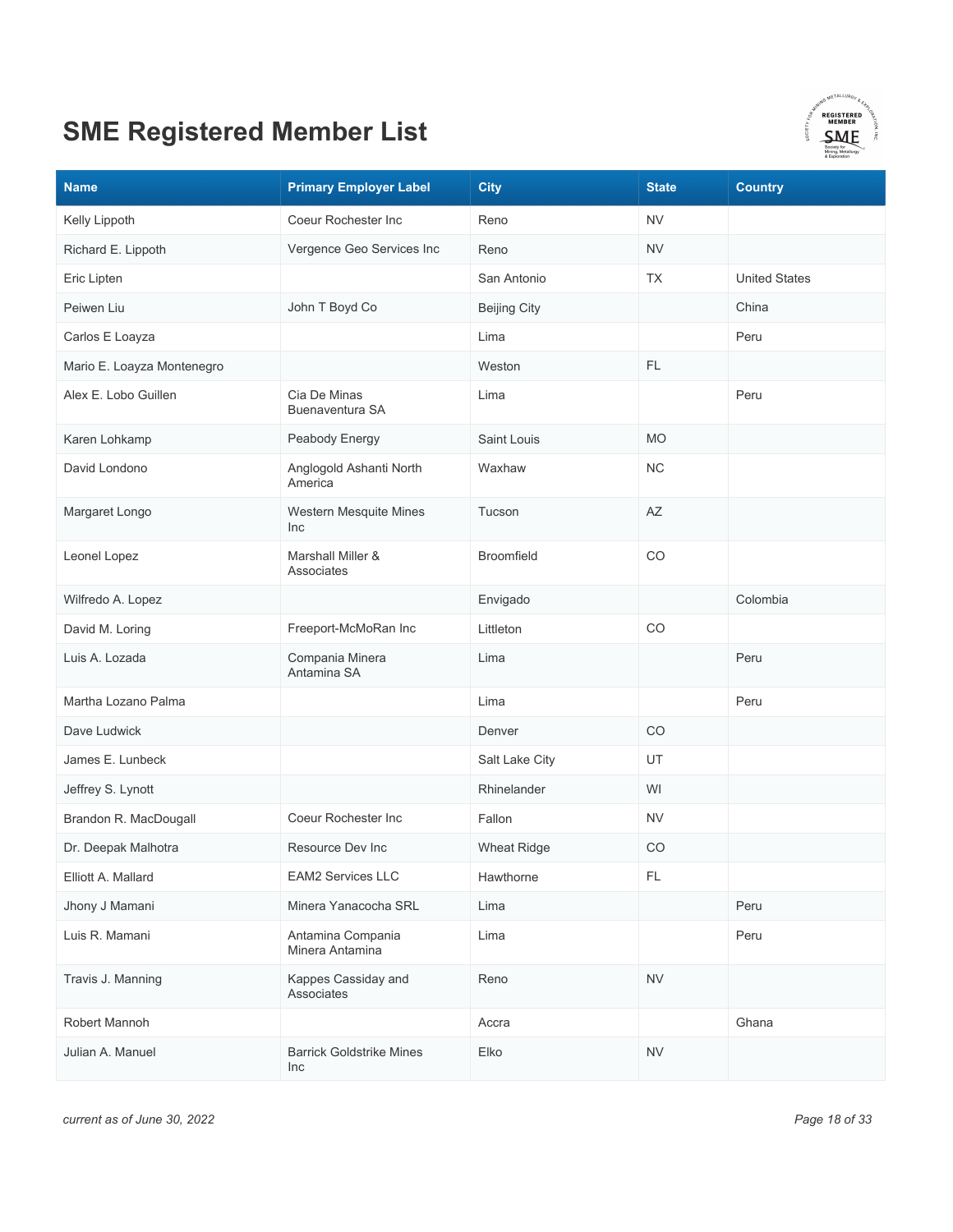

| <b>Name</b>                 | <b>Primary Employer Label</b>                     | <b>City</b>      | <b>State</b> | <b>Country</b>       |
|-----------------------------|---------------------------------------------------|------------------|--------------|----------------------|
| John M. Marek               | Independent Mining<br>Consultants Inc             | Tucson           | AZ           |                      |
| Dr. W Allen Marr            | Geocomp Corporation/<br><b>GeoTesting Express</b> | Acton            | MA           |                      |
| John O. Marsden             | John O Marsden LLC                                | Phoenix          | AZ           |                      |
| Brett R. Marsh              | Phoenix Geoscience LLC                            | Mesa             | AZ           | <b>United States</b> |
| Bruce T. Marshall           | <b>Engineering Analytics Inc</b>                  | Lafayette        | CO           |                      |
| Andrea K. Martin            | Foth and Van Dyke and<br>Assocs Inc               | DE Pere          | WI           |                      |
| Mark Mathisen               | Roscoe Postle Associates<br><b>USA Ltd</b>        | Lakewood         | CO           |                      |
| Jeff R. Mattern             | <b>Barrick Gold of North</b><br>America Inc       | Elko             | <b>NV</b>    |                      |
| Douglas K. Maxwell          |                                                   | Arvada           | CO           |                      |
| Jerry McCalip               | McCalip and Company Inc                           | Plano            | <b>TX</b>    |                      |
| Sean F. McCann              |                                                   | Miami            | FL.          |                      |
| David J. McChesney          | Marshall Miller &<br>Associates                   | <b>Bluefield</b> | <b>VA</b>    |                      |
| Lloyd K. McEvers            |                                                   | Spokane          | <b>WA</b>    |                      |
| Michael J. McGlynn          |                                                   | Littleton        | CO           |                      |
| Brett A. McMahon            |                                                   | Centennial       | CO           |                      |
| Dr. Terence P. McNulty      | TP McNulty & Assocs Inc                           | Tucson           | AZ           |                      |
| Ryan Meany                  |                                                   | Colorado Springs | CO           |                      |
| Alessandro H Medeiros Silva | AngloGold Ashanti Ltd                             | Nova Lima-Mg     |              | <b>Brazil</b>        |
| G Michael Meighen           | Keystone Management<br><b>LLC</b>                 | Girard           | PA           | <b>United States</b> |
| Dustin J. Meisburger        | SRK Consulting (US) Inc                           | Denver           | CO           |                      |
| Susan N. Meister            | <b>B2Gold Corp</b>                                | Moss Beach       | CA           |                      |
| Augusto Ferreira Mendonca   | Vetria Mineracao                                  | Lago Sul         |              | <b>Brazil</b>        |
| Nicholas Michael            | <b>Orion Resource Partners</b>                    | Littleton        | $_{\rm CO}$  |                      |
| Catherine A. Michaud        | Kalgoorlie Consolidated<br>Gold Mines (KCGM)      | Leeming          | <b>WAS</b>   | Australia            |
| Leon David Michaud          |                                                   | Langley          | BC           | Canada               |
| Robert Michel               | <b>Michel Enterprises</b>                         | Asheville        | NC           |                      |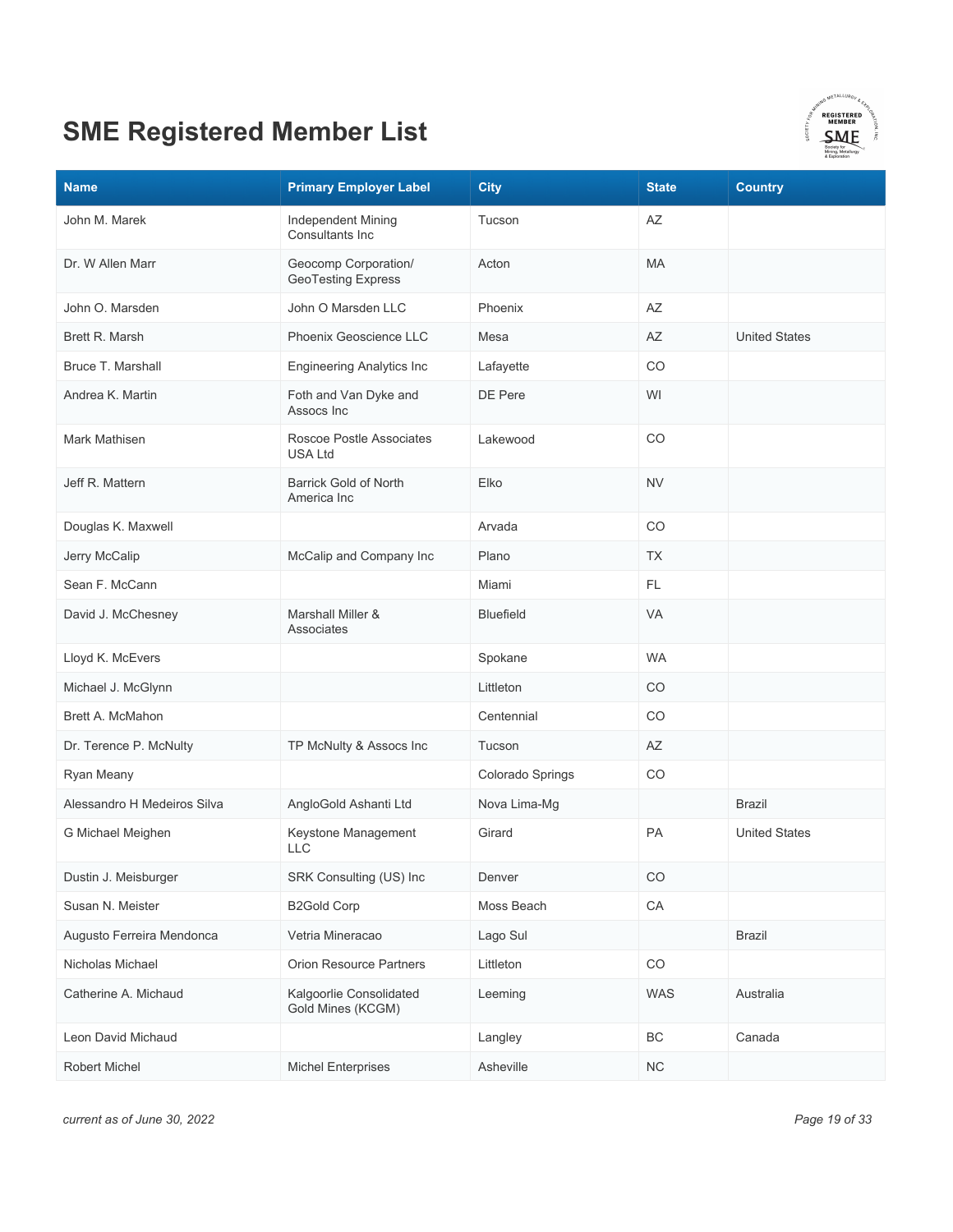

| <b>Name</b>               | <b>Primary Employer Label</b>              | <b>City</b>          | <b>State</b>           | <b>Country</b> |
|---------------------------|--------------------------------------------|----------------------|------------------------|----------------|
| Stafford T. Mickleborough | The Quartz Corp                            | Spruce Pine          | NС                     |                |
| Brandon M. Mijal          | Imerys                                     | <b>Boise</b>         | ID                     |                |
| Joseph C. Milbourne       | Sulliden Exploration                       | West Vancouver       | BC                     | Canada         |
| David R. Miller           | Miller and Associates LLC                  | Riverton             | <b>WY</b>              |                |
| Lee A. Miller             | John T Boyd Co                             | Creede               | CO                     |                |
| Tim L. Miller             | Sepor Inc                                  | <b>Coral Springs</b> | FL.                    |                |
| Victor J. Miller          |                                            | Whitehall            | MT                     |                |
| Thomas J. Mills           |                                            | Verdi                | NV                     |                |
| <b>Trevor Mills</b>       | Dahrouge Geological<br>Consulting          | Centennial           | CO                     |                |
| Sarah K. Milne            |                                            | Colorado Springs     | CO                     |                |
| Edward H. Minnes          | Golder Associates Inc                      | Dillon               | CO                     |                |
| Hugo M. Miranda           | Roscoe Postle Associates<br><b>USA Ltd</b> | Lakewood             | CO                     |                |
| Cornelius Mireku-Antwi    | Newmont Ghana Gold Ltd                     | Accra                |                        | Ghana          |
| William T. Mitchell, II   | Wheeldon Geology                           | Kelsey               | CA                     |                |
| Yoichi Mizuochi           |                                            | Shiroi-shi Chiba     |                        | Japan          |
| Reid M. Mobley            | OceanaGold                                 | Winnsboro            | SC                     |                |
| Eric M. Moeller           | Nanoparticle Consultg LLC                  | Inverness            | CA                     |                |
| Dr. Manoj K. Mohanty      | University of Nevada-Reno                  | Reno                 | <b>NV</b>              |                |
| Raul Mondragon            | Coeur Mining Inc                           | Coeur D Alene        | ID                     |                |
| Ivan A Montiel            | Agnico-Eagle (USA) Ltd                     | Baytown              | ТX                     |                |
| Gretchen Moore            |                                            | Red Lodge            | MT                     |                |
| Randall L. Moore          | <b>High Desert Gold Corp</b>               | Eugene               | <b>OR</b>              |                |
| Patricia B. Moran         | Rio Tinto Kennecott<br>Copper              | Salt Lake City       | UT                     |                |
| Russell P. Moran          | John T Boyd Co                             | Canonsburg           | PA                     |                |
| Dr. Charles L. Morgan     |                                            | Mililani             | HI                     |                |
| Bryan Morgen              | Hecla Mining Co                            | Juneau               | AK                     |                |
| Luis Alvaro Morua Vasquez | Agnico-Eagle Mines Ltd                     | Oro Valley           | $\mathsf{A}\mathsf{Z}$ |                |
| Mark Moseley-Williams     | Eco Oro Minerals Corp                      | Medellin, Antioquia  |                        | Colombia       |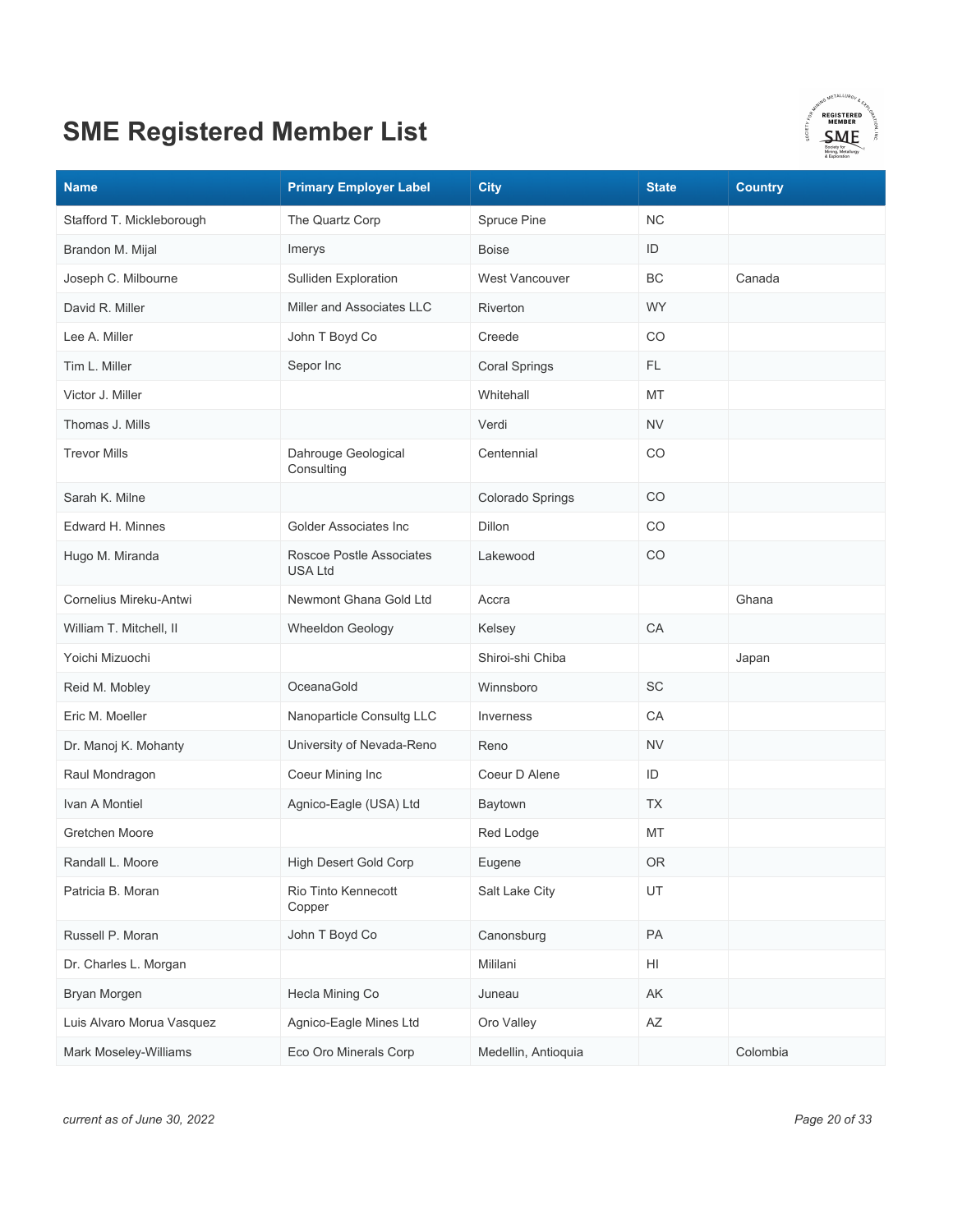

| <b>Name</b>              | <b>Primary Employer Label</b>           | <b>City</b>          | <b>State</b> | <b>Country</b>       |
|--------------------------|-----------------------------------------|----------------------|--------------|----------------------|
| Kenneth L. Moss          | Freeport-McMoRan Inc                    | Gilbert              | AZ           |                      |
| Evan S. Mudd             | Rock Associates LLC                     | <b>Overland Park</b> | KS           |                      |
| Charles V. Muerhoff      |                                         | Reno                 | <b>NV</b>    |                      |
| Philip S. Mulholland     | Gold Hill Reclamation and<br>Mining Inc | Whitehall            | MT           |                      |
| David W. Mullins         | Appalachian Technical<br>Services Inc   | Wise                 | <b>VA</b>    |                      |
| Phillip C. Mullins       | Appalachian Technical<br>Services Inc   | Jonesborough         | <b>TN</b>    |                      |
| Henrry Lennin Munoz      |                                         | Lima                 |              | Peru                 |
| Carlos R. Munoz Diaz     | <b>RESPEC</b>                           | Lexington            | <b>KY</b>    |                      |
| Michael J. Munroe        | Cia Minera San Rafael                   | Stellarton           | <b>NS</b>    | Canada               |
| <b>Terry Munson</b>      |                                         | Reno                 | <b>NV</b>    |                      |
| Ruperto A. Murga         | Wood                                    | Lima                 |              | Peru                 |
| Dennis L. Murr           | <b>Barr Engineering Co</b>              | Lake Elmo            | <b>MN</b>    |                      |
| Hans E. Naumann, Jr.     | Marshall Miller &<br>Associates         | Lexington            | KY.          |                      |
| Angel Nava Carrillo      | Newmont Goldcorp<br>Canada              | Guadalupe            | ZAC          | Mexico               |
| Dr. Hamid Nazeri         | <b>Advanced Terra Testing</b><br>Inc    | Lakewood             | CO           |                      |
| Jeffrey O. Nelson        | <b>Burch Materials And</b><br>Supplies  | Malvern              | PA           |                      |
| Dr. Carl C. Nesbitt      | University of Nevada-Reno               | Reno                 | <b>NV</b>    |                      |
| Steven R. Newman         | <b>Hycroft Mining Corporation</b>       | Layton               | UT           |                      |
| Thomas E. Newman         | Holcim US Inc                           | <b>Fort Collins</b>  | CO           |                      |
| Dr. Maury C. Newton, III | <b>Tectonex LLC</b>                     | Winnemucca           | <b>NV</b>    |                      |
| Dorian L. Nicol          | United Pacific Gold Ltd                 | Nevada City          | CA           | <b>United States</b> |
| Dennis Noll              |                                         | Somerset             | PA           |                      |
| Michael N. Norred        | <b>TECHBASE International</b>           | Reno                 | ${\sf NV}$   |                      |
| Robert M. North          | Freeport-McMoRan Inc                    | Glendale             | AZ           |                      |
| Dr Gustav Nortje         |                                         | Castle Rock          | CO           |                      |
| Dr. Thomas Novak         | University of Kentucky                  | Lexington            | KY           |                      |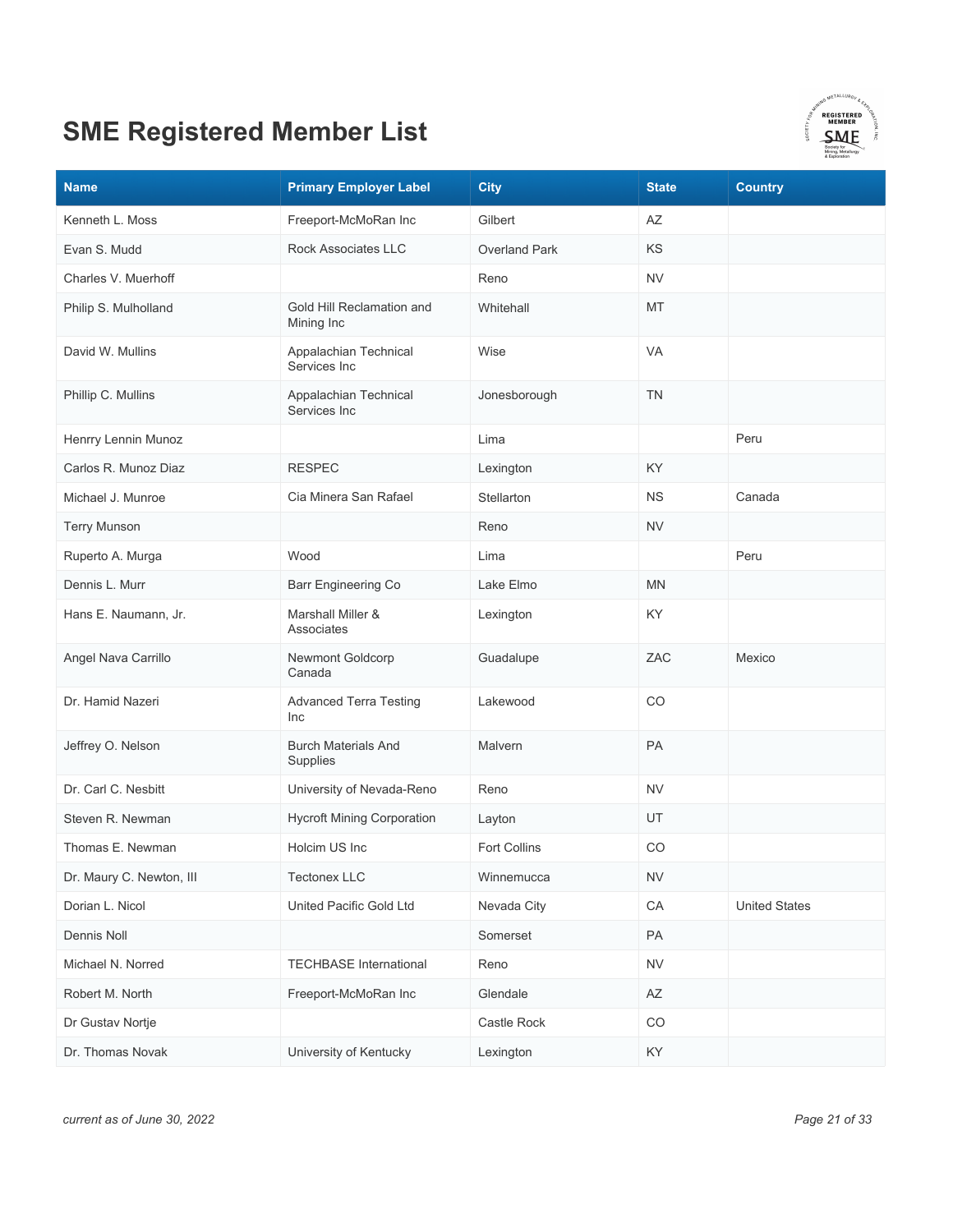

| <b>Name</b>               | <b>Primary Employer Label</b>            | <b>City</b>         | <b>State</b>           | <b>Country</b>       |
|---------------------------|------------------------------------------|---------------------|------------------------|----------------------|
| Samuel G. Nunnemaker      | <b>NGS</b>                               | Carson City         | <b>NV</b>              |                      |
| George J. Oberlick        | Marshall Miller &<br>Associates          | Louisa              | KY.                    |                      |
| Valerie C. Obie           | Valerie Obie Llc                         | Tucson              | AZ                     |                      |
| Lawrence J. OConnor       | <b>NCGI</b>                              | Reno                | <b>NV</b>              |                      |
| Dagny Odell               | <b>Practical Mining LLC</b>              | Elko                | <b>NV</b>              |                      |
| Dr. Patrick F. O Hara     | Kaaterskill Explor                       | Maricopa            | AZ                     |                      |
| Carlos M. Ojeda           | Anglo American<br>Quellaveco SA          | Lima                |                        | Peru                 |
| Jay Olcott                | Nevada Gold Mines                        | Elko                | <b>NV</b>              |                      |
| Eric J. Olin              | SRK Consulting (US) Inc                  | Golden              | CO                     |                      |
| Jose A Olmedo             |                                          | Atizapa De Zaragoza | <b>MEX</b>             | Mexico               |
| Toren K. Olson            |                                          | Oro Valley          | AZ                     |                      |
| Dr. Mathew P. Oommen      | Golder Associates Inc                    | Saint Louis         | <b>MO</b>              |                      |
| Edward J. C. Orbock, III  | AMEC                                     | Gardnerville        | <b>NV</b>              | <b>United States</b> |
| Agapito V. Orozco-Moreyra | Klondex Mines Ltd                        | Reno                | <b>NV</b>              |                      |
| Terrence A. Osier         | Terrence Osier and<br>Associates LLC     | Pavillion           | <b>WY</b>              |                      |
| Dr. Mark W. Osterberg     | Mine Mappers                             | Marana              | AZ                     |                      |
| Dr. Steven A. Osterberg   | Timberline Resources Corp                | Post Falls          | ID                     |                      |
| Dr. Chris Osterman        | First Mining Finance Corp                | Tucson              | AZ                     |                      |
| Daniel Pace               | Electra Battery Materials<br>Corporation | Salmon              | ID                     |                      |
| Matias Palma Arestizabal  | Coeur Mining Inc                         | Juneau              | AK                     | <b>United States</b> |
| Fernando Pando            |                                          | Cajamarca           |                        | Peru                 |
| Alexander R. Papp         | Coalgeo LLC                              | Lone Tree           | CO                     |                      |
| Jennifer Paradis          |                                          | Denver              | CO                     |                      |
| Alan G. Parks             | Memphis Stone and Gravel<br>Co           | Memphis             | TN                     |                      |
| Denys Parra               | Anddes Asociados SAC                     | Lima                |                        | Peru                 |
| Dr. Ari Partanen          | Freeport-McMoRan Inc                     | Phoenix             | $\mathsf{A}\mathsf{Z}$ |                      |
| Christopher F. Pascoe     | <b>Resolution Copper Mining</b><br>Co    | Chicago             | IL                     |                      |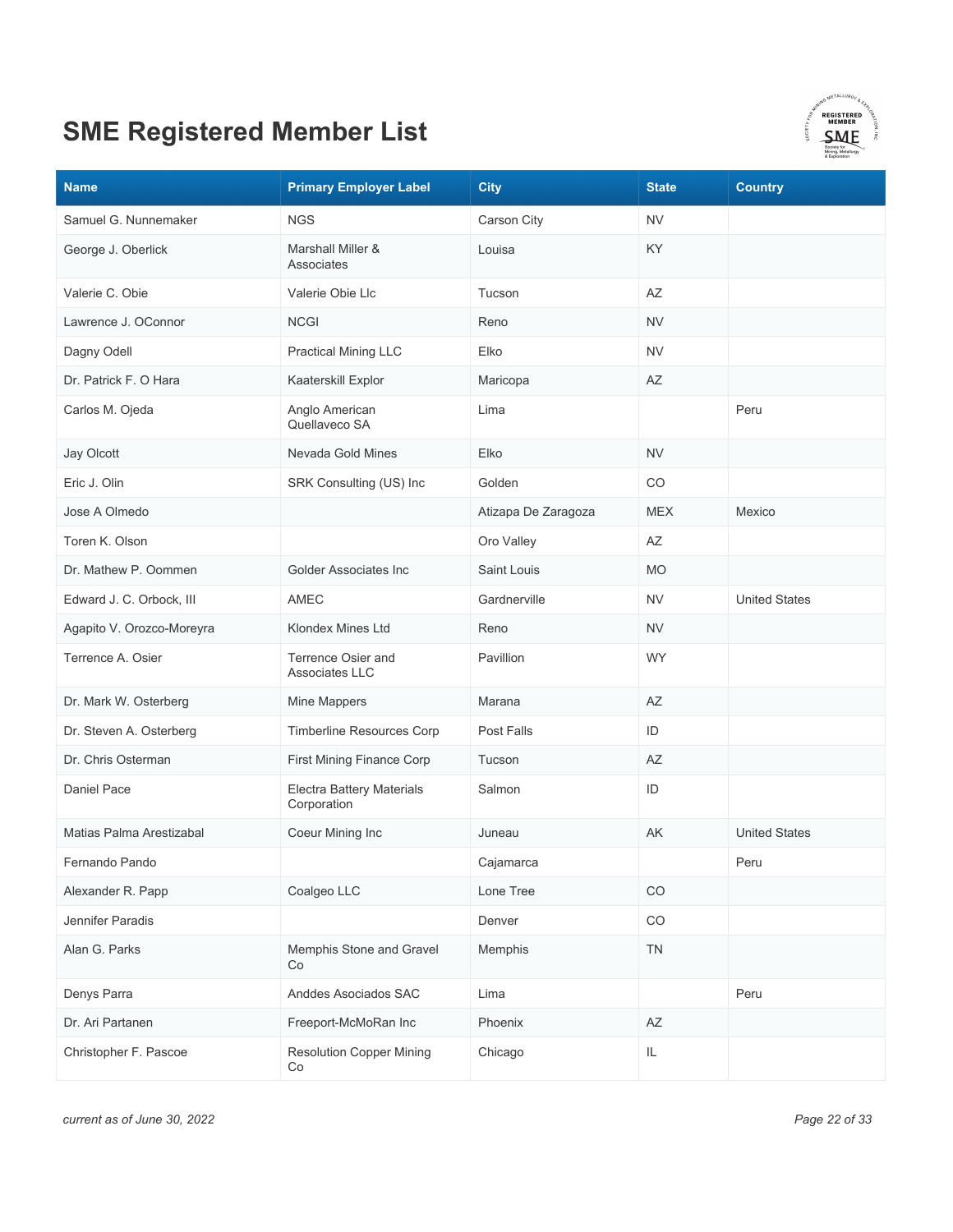

| <b>Name</b>               | <b>Primary Employer Label</b>          | <b>City</b>          | <b>State</b>  | <b>Country</b> |
|---------------------------|----------------------------------------|----------------------|---------------|----------------|
| Sergio Pastor             | Sermines Inc                           | Reno                 | <b>NV</b>     |                |
| Dhiren R. Patel           | <b>Newmont USA Limited</b>             | Parker               | CO            |                |
| Dr. Susan B. Patton       | Agapito Associates Inc                 | Palisade             | CO            |                |
| Dr. Thomas C. Patton      | <b>Quaterra Resources</b>              | Maple Falls          | <b>WA</b>     |                |
| <b>Richard Peevers</b>    | Whittle Consulting Pty Ltd             | <b>Grass Valley</b>  | CA            |                |
| Michael J. Penick         | <b>Barrick Gold Exploration</b><br>Inc | Elko                 | <b>NV</b>     |                |
| James P. Pentony          | Newmont Corporation                    | Denver               | CO            |                |
| Frank Osei Bonsu Peprah   |                                        | Accra                |               | Ghana          |
| Edwin R. Peralta          | Wood                                   | Reno                 | <b>NV</b>     |                |
| Cristian A Pereira Farias | SRK Consulting (US) Inc                | Denver               | CO            |                |
| <b>Benito Perez</b>       |                                        | Centennial           | CO            |                |
| Douglas C. Peters         | <b>Peters Geosciences</b>              | Lakewood             | CO            |                |
| Mark A. Petersen          | New Gold Inc                           | Oakville             | ON            | Canada         |
| Stephen M. Petroni        | Hecla Mining Co                        | Hayden               | ID            |                |
| John C. Pfahl             | <b>ASARCO LLC</b>                      | Wallace              | ID            |                |
| John H. Pfahl             |                                        | Golden               | CO            |                |
| Dr. Dennis I. Phillips    | <b>Phillips Process</b><br>Engineering | Pearisburg           | <b>VA</b>     |                |
| Jeffrey D. Phinisey       |                                        | Fayetteville         | WV            |                |
| Jaye T. Pickarts          | <b>Rare Element Resources</b><br>Ltd   | Littleton            | CO            |                |
| Timothy R. Pike           |                                        | <b>Woodland Park</b> | CO            |                |
| <b>Richard R Pilco</b>    | <b>Newmont Corporation</b>             | Lima                 |               | Peru           |
| Felipe Pimenta da Silva   | Lhoist North America                   | Grenoble Cedex 2     |               | France         |
| Christine D. Pint         | Barr Engineering Co                    | Minneapolis          | <b>MN</b>     |                |
| Dr. Fredric L. Pirkle     | Gannett Fleming Inc                    | Jacksonville         | $\mathsf{FL}$ |                |
| Dr William A. Pirkle      | University of South<br>Carolina        | Aiken                | SC            |                |
| Joanna Poeck              | SRK Consulting (US) Inc                | Denver               | CO            |                |
| Percy Ponce Beoutis       | Cia De Minas<br>Buenaventura SA        | Lima                 |               | Peru           |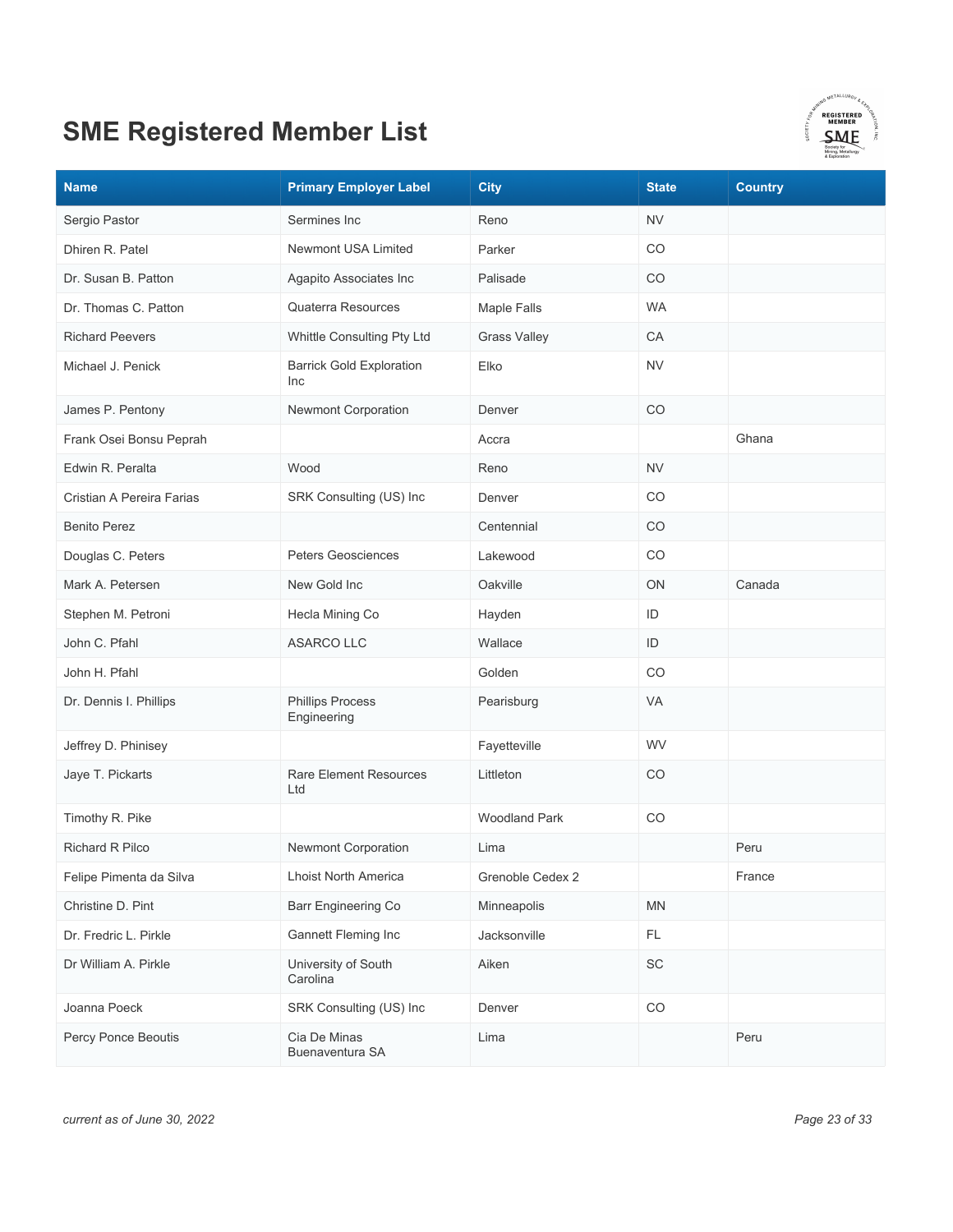

| <b>Name</b>            | <b>Primary Employer Label</b>                    | <b>City</b>       | <b>State</b>           | <b>Country</b>       |
|------------------------|--------------------------------------------------|-------------------|------------------------|----------------------|
| Aaron Poole            | <b>RPM Global</b>                                | Littleton         | CO                     | <b>United States</b> |
| Dr Dan-Petre Popescu   |                                                  | Brugg Ag          |                        | Switzerland          |
| Dr. John P. Porter     | Agnico-Eagle (USA) Ltd                           | Reno              | <b>NV</b>              |                      |
| Austin J. Powell       | <b>Newmont Corporation</b>                       | Centennial        | CO                     |                      |
| Jon L. Powell          |                                                  | Elko              | <b>NV</b>              |                      |
| John M. Praskwiecz     | Pardee Minerals LLC                              | Hurricane         | <b>WV</b>              |                      |
| <b>Robert Pratt</b>    | Call and Nicholas Inc                            | Tucson            | AZ                     |                      |
| Brian S. Prosser       | <b>SRK Consulting</b>                            | Clovis            | СA                     |                      |
| Silverio Prota         | Anddes Argentina SA                              | Chacras DE Coria  |                        | Argentina            |
| McKay Pugmire          | Soc Minera Cerro<br>VerdeSAA                     | Virden            | <b>NM</b>              | <b>United States</b> |
| <b>Arnaud Pujol</b>    | Holcim Group Support Ltd                         | Wuerenlingen      |                        | Switzerland          |
| Borden R. Putnam, III  | Mione Capital                                    | Half Moon Bay     | CA                     |                      |
| Luis Quirindongo       | <b>Global Resource</b><br><b>Engineering Ltd</b> | Denver            | CO                     |                      |
| Santjitsing Radjkoemar | <b>Newmont Goldcorp</b><br>Suriname LLC          | Wanica            |                        | Suriname             |
| Arunkumar Rai          | Genesis Alkali LLC                               | Salt Lake City    | UT                     | <b>United States</b> |
| Max E. Ramey           | <b>Ristra Consulting</b>                         | <b>Placitas</b>   | <b>NM</b>              |                      |
| Heidi Ramirez          | Wood                                             | <b>Miraflores</b> |                        | Peru                 |
| Mark S. Ramirez        | <b>Newmont Corporation</b>                       | Evergreen         | CO                     |                      |
| Jason S Rampe          | Newmont Goldcorp                                 | Victor            | CO                     |                      |
| Rachel M. Rapprecht    | Freeport-McMoRan Inc                             | Tucson            | AZ                     |                      |
| Karthik Rathnam        | Marigold Mining Co                               | Winnemucca        | <b>NV</b>              |                      |
| Derek J. Rawson        | San Juan Coal Co                                 | Farmington        | <b>NM</b>              |                      |
| Michael J. Read        | Chlumsky Armbrust and<br>Meyer LLC               | Evergreen         | CO                     |                      |
| Dean Paul Reynolds     | Round Mountain Gold Corp                         | Round Mountain    | <b>NV</b>              |                      |
| Edson S. Ribeiro, Sr.  | Vale SA                                          | Toronto           | ON                     | Canada               |
| Thomas O. Rice         | SSR Mining Inc                                   | Elko              | <b>NV</b>              |                      |
| Steven A. Richards     | <b>Carlson Software</b>                          | Maysville         | KY                     |                      |
| Paul D. Richardson     | <b>Barrick Gold Corp</b>                         | Oro Valley        | $\mathsf{A}\mathsf{Z}$ |                      |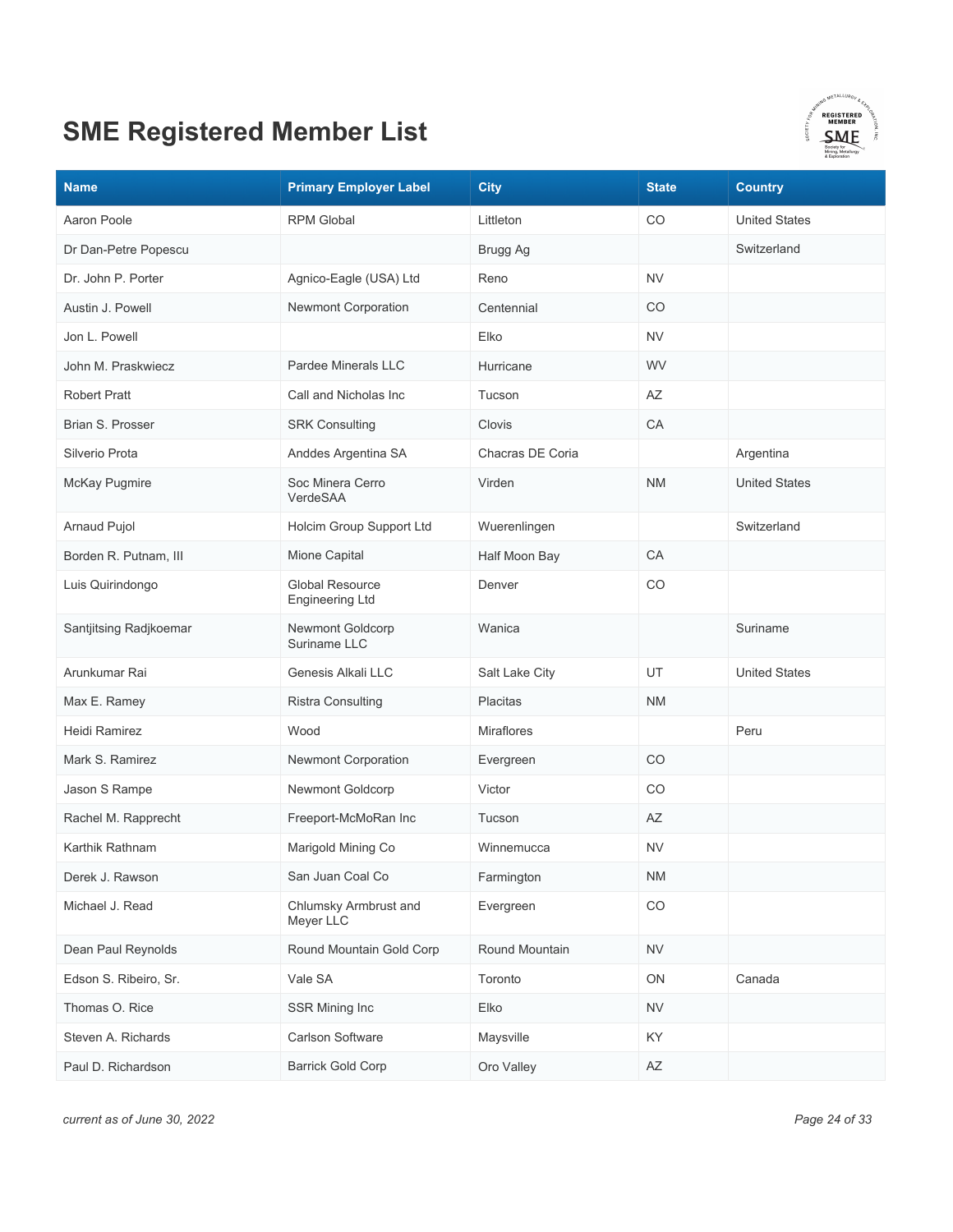

| <b>Name</b>               | <b>Primary Employer Label</b>         | <b>City</b>           | <b>State</b> | <b>Country</b>       |
|---------------------------|---------------------------------------|-----------------------|--------------|----------------------|
| Dr. David M. Richers      | <b>Tetra Tech MM</b>                  | Thornton              | CO           |                      |
| Sandor Ringhoffer         | Agnico-Eagle (USA) Ltd                | Golden                | CO           |                      |
| Wawan Riswanto            | PT J Resource Nusantara               | Jakarta               |              | Indonesia            |
| Susan K. Ritz             | Jack Rabbit Consulting<br><b>LLC</b>  | Tucson                | AZ           |                      |
| Dr. Angela L. Roach       | Freeport-McMoRan Inc                  | Tyrone                | <b>NM</b>    |                      |
| Robert M. Robb            | R R Engineering                       | Albuquerque           | <b>NM</b>    |                      |
| Charles H. Robbins        |                                       | Sparks                | <b>NV</b>    |                      |
| Dr. Frank F. Roberto      | Newmont Corporation                   | Englewood             | CO           |                      |
| Gordon S. Robinson        | Newmont Corporation                   | Aurora                | CO           |                      |
| Greg D. Robinson          | Coeur D Alene Mines Corp              | Lovelock              | NV           |                      |
| Benjamin J. Robles        | Coeur Rochester Inc                   | Fernley               | <b>NV</b>    |                      |
| Michael A. Rockandel      | Mike Rockandel Consulting<br>Llc      | Tucson                | ΑZ           | <b>United States</b> |
| Ioannis (Yani) S. Roditis |                                       | <b>Boulder</b>        | CO           |                      |
| Ryan Rodney               | Roscoe Postle Associates<br>Inc       | Lakewood              | CO           |                      |
| Leticia A Rodrigues       | <b>SRK Consulting</b>                 | <b>Belo Horizonte</b> |              | <b>Brazil</b>        |
| Erik C. Ronald            | SRK Consulting (US) Inc               | Denver                | CO           |                      |
| Chris J. Roos             | Montana Tech                          | <b>Butte</b>          | MT           |                      |
| Scott D. Rosenthal        | Montana Tech                          | <b>Butte</b>          | MT           |                      |
| Michael J. Rosko          | Errol L Montgomery and<br>Associates  | Tucson                | AZ           |                      |
| Charles M. Ross           |                                       | Ely                   | <b>NV</b>    |                      |
| Timothy A. Ross           | Agapito Associates Inc                | Lakewood              | CO           |                      |
| Mario E. Rossi            | Geosystems International              | Boca Raton            | FL.          |                      |
| Etienne A. Roux           | <b>Tulela Processing</b><br>Solutions | Windhoek              |              | Namibia              |
| Allen D. Rovig            |                                       | Reno                  | <b>NV</b>    |                      |
| Honore D. Rowe            | <b>RESPEC</b>                         | Lexington             | KY           |                      |
| Hernando Rueda            | Agnico-Eagle Mines Ltd                | Chihuahua             | <b>CH</b>    | Mexico               |
| Joseph J. Ruffini         | Coeur Alaska Inc                      | Bellingham            | <b>WA</b>    |                      |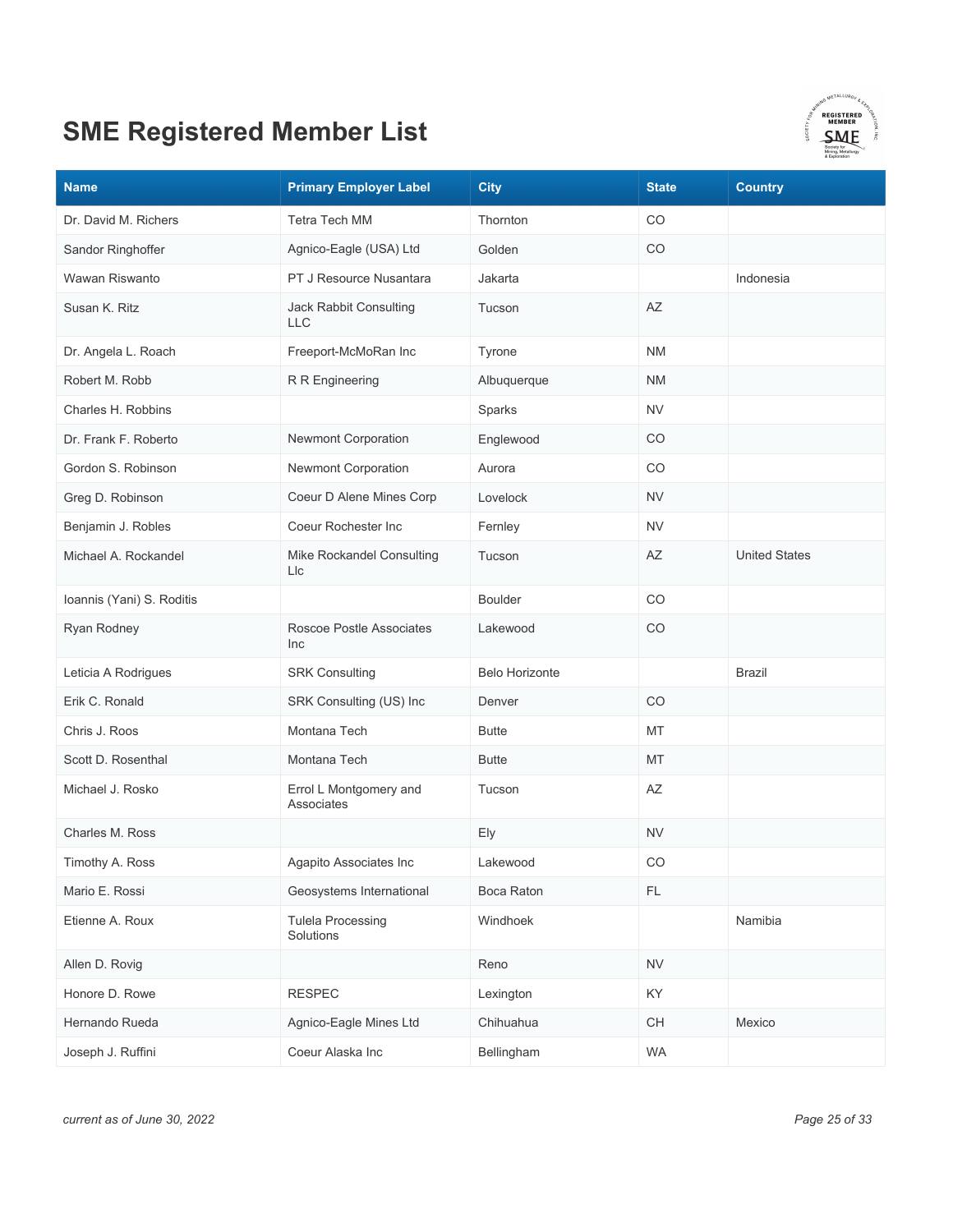

| <b>Name</b>                 | <b>Primary Employer Label</b>                     | <b>City</b>           | <b>State</b> | <b>Country</b>       |
|-----------------------------|---------------------------------------------------|-----------------------|--------------|----------------------|
| Rocio Ruiz                  |                                                   | San Luis Potosi       | Slp          | Mexico               |
| John A. Rusnak              | Peabody Energy                                    | Beckley               | WV           |                      |
| John C. Rust                | Klondex Mines Ltd                                 | Eagle                 | ID           |                      |
| Ralph R. Sacrison           | Sacrison Engineering                              | Elko                  | <b>NV</b>    |                      |
| Eric C. Saderholm           |                                                   | Elko                  | <b>NV</b>    |                      |
| Felipe Salamanca            | Newmont Corporation                               | Greenwood Village     | CO           |                      |
| Dr. Abani R. Samal          | GeoGlobal LLC                                     | <b>Riverton</b>       | UT           |                      |
| <b>Unduk Samosir</b>        | Newmont Australia Ltd                             | Perth                 | <b>WAS</b>   | Australia            |
| <b>Gabriel Paulo Santos</b> | Vale SA                                           | Brasilia - DF         |              | <b>Brazil</b>        |
| Vanessa A. Santos           | Division of Energy and<br>Mineral Development-BIA | <b>Grand Junction</b> | CO           |                      |
| Pankaj Kumar Saran          | Ambuja Cements Ltd                                | Navi Mumbai           |              | India                |
| Kenan D. Sarratt            | Goldcorp-Wharf Resources<br>Ltd                   | Piedmont              | SD           |                      |
| Holly A Saucier             | Nevada Gold Mines                                 | Elko                  | <b>NV</b>    |                      |
| Michael J. Savage           | Savage Enterprises Inc                            | Wilmington            | IL           |                      |
| Joseph Sawyer               | Lincoln Resource Group<br>Corp                    | <b>Carson City</b>    | <b>NV</b>    |                      |
| Roger J. Sawyer             | Roger J. Sawyer &<br>Associates LLC               | Park City             | UT           |                      |
| Valerie J. Sawyer           | <b>SRK Consulting</b>                             | Sonoita               | AZ           |                      |
| Allan L. Schappert          | Stantec Inc                                       | Chandler              | AZ           |                      |
| Adam M. Schaum              | Cleveland-Cliffs Inc                              | Eveleth               | MN           |                      |
| Dr. Andrew P. Schissler     | <b>Schissler Engineering LLC</b>                  | Littleton             | CO           |                      |
| Dr. William J. Schlitt      | Hydrometal Inc                                    | Knightsen             | CA           |                      |
| Michael X. Schlumpberger    | American Pacific Borate<br>and Lithium            | Lamy                  | <b>NM</b>    | <b>United States</b> |
| Eugene K. Schmidt           | GeneTheGeologist Inc                              | Clinton               | <b>WA</b>    |                      |
| Terry W. Schmidt            |                                                   | Warrington            | PA           |                      |
| <b>Brandon M Schneider</b>  | <b>WSP</b>                                        | Antofagasta           |              | Chile                |
| Randolph P. Schneider       | <b>Schneider Consulting LLC</b>                   | Wellington            | CO           |                      |
| Jared B. Schoen             | Nevada Gold Mines                                 | Elko                  | <b>NV</b>    |                      |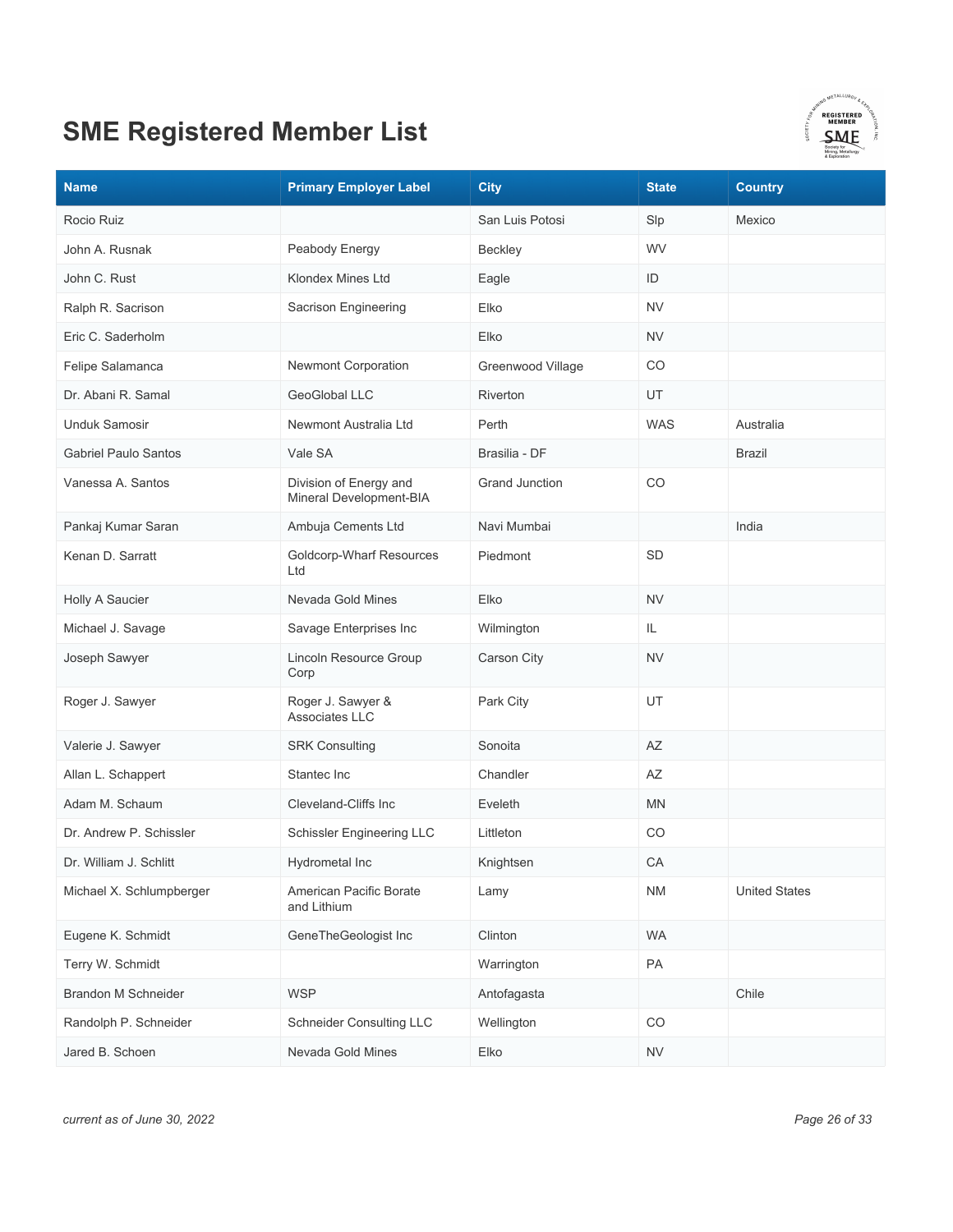

| <b>Name</b>              | <b>Primary Employer Label</b>                          | <b>City</b>      | <b>State</b>           | <b>Country</b> |
|--------------------------|--------------------------------------------------------|------------------|------------------------|----------------|
| Henry A. Scholz          | Henry A Scholz-Minerals<br>Engineer                    | Missoula         | МT                     |                |
| Luis B. Scholz           |                                                        | <b>Brawley</b>   | CA                     |                |
| George K. Schuler        | <b>US Securities And</b><br><b>Exchange Commission</b> | Manassas         | <b>VA</b>              |                |
| Adam C. Schwarz          | <b>Resolution Copper Mining</b><br>Co                  | Gold Canyon      | AZ                     |                |
| <b>Richard Schwering</b> | Hard Rock Consulting LLC                               | Lakewood         | CO                     |                |
| Glenn W. Scott           |                                                        | Marquette        | MI                     |                |
| Timothy D. Scott         | Kappes Cassiday and<br><b>Associates</b>               | Las Vegas        | <b>NV</b>              |                |
| Warren D. Scott          | <b>Halliburton Energy</b><br>Services Inc              | Kingwood         | <b>TX</b>              |                |
| Dr. Thom J. Seal         | University of Nevada-Reno                              | Reno             | <b>NV</b>              |                |
| Stella M. Searston       |                                                        | Parker           | CO                     |                |
| Dr. Ben L. Seegmiller    | Seegmiller International                               | Sandy            | UT                     |                |
| Errol D. Sehnke          | Solway Resources LLC                                   | Superior         | WI                     |                |
| Daniel H Sepulveda       |                                                        | Vancouver        | <b>BC</b>              | Canada         |
| Agus Setiawan            | PT Newmont Nusa<br>Tenggara                            | Bogor            |                        | Indonesia      |
| Dudy Setyandhaka         | PT J Resource Nusantara                                | Jakarta Selatan  |                        | Indonesia      |
| Leoncio W. Sevilla       | Minera Yanacocha SRL                                   | Ciudad DE Mexico | <b>MEX</b>             | Mexico         |
| Erik D. Seymour          | Freeport-McMoRan Inc                                   | Phoenix          | AZ                     |                |
| Ravindra K. Sharma       | <b>Bedrock Mineral Resource</b><br>Consulting          | Lucknow          |                        | India          |
| Roger D. Sharpe          | US Gypsum Co                                           | Bloomington      | <b>MN</b>              |                |
| Adam J Shaw              | Peabody Energy                                         | Saint Louis      | <b>MO</b>              |                |
| Russell J. Sheets        | Barr Engineering Co                                    | <b>Bismarck</b>  | <b>ND</b>              |                |
| J. Eric Shereda          | <b>CONSOL Energy Inc</b>                               | Canonsburg       | PA                     |                |
| Samuel J. Shoemaker, Jr. | JT Boyd Company                                        | Tooele           | UT                     |                |
| James E. Shriver         | Cameco Resources Inc                                   | Casper           | WY                     |                |
| Matthew W. Shumaker      | US Dept of the Interior-<br><b>BLM</b>                 | Glendale         | $\mathsf{A}\mathsf{Z}$ |                |
| Samuel Siebenaler        | <b>Big Rock Industries</b>                             | Minneapolis      | MN                     |                |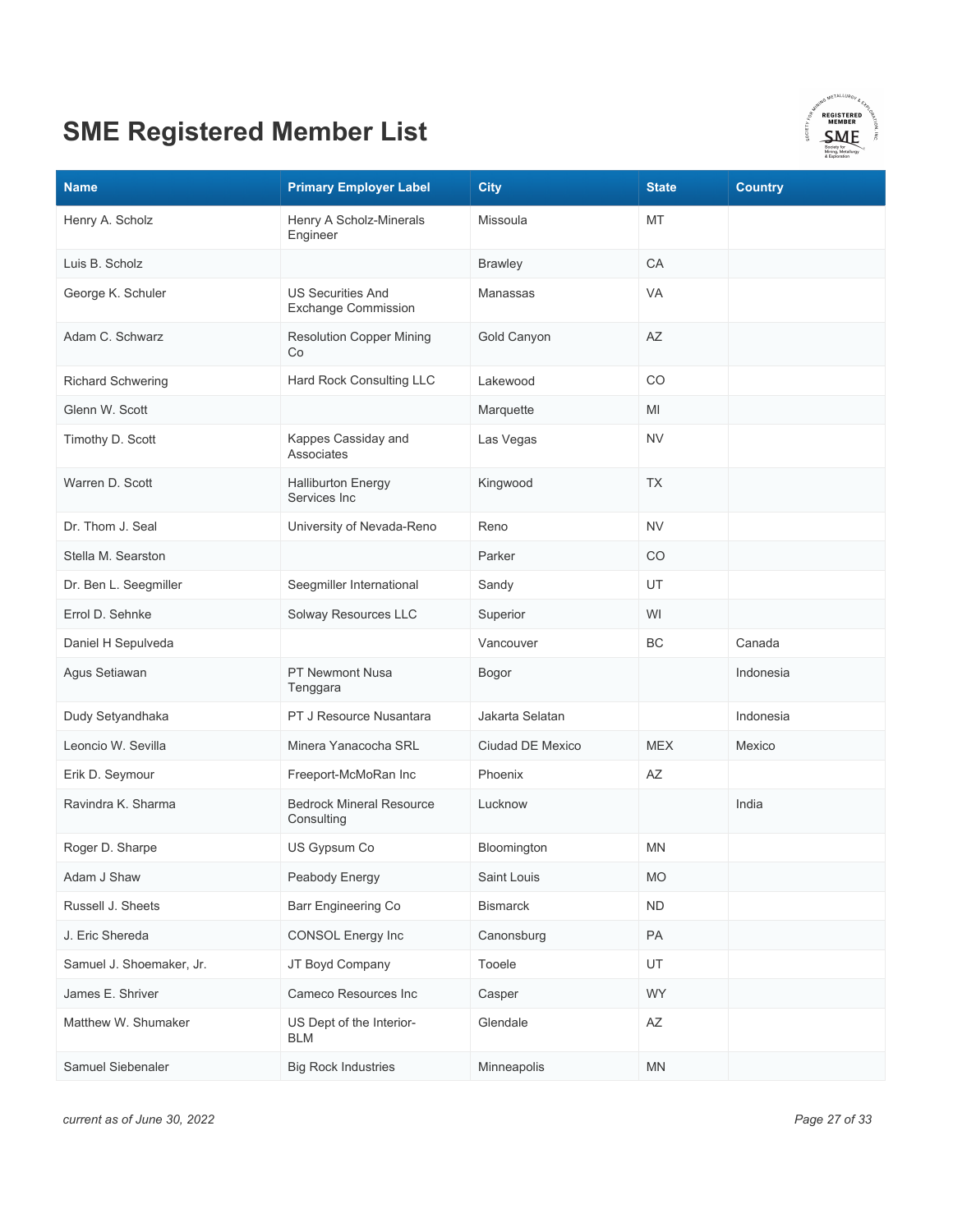

| <b>Name</b>          | <b>Primary Employer Label</b>           | <b>City</b>         | <b>State</b>           | <b>Country</b>       |
|----------------------|-----------------------------------------|---------------------|------------------------|----------------------|
| Luis A. Sierra       | <b>Lhoist North America</b>             | Pelham              | AL                     |                      |
| Patrick Siglin       | <b>Black Range Minerals</b>             | <b>Fort Collins</b> | CO                     |                      |
| Dr Armando Simon     | Amec International Chile<br>SA          | Lo Barnechea        |                        | Chile                |
| Melissa L. Simon     | Krech Ojard and<br><b>Associates</b>    | Gulliver            | MI                     | <b>United States</b> |
| Dr. Danny B. Sims    | EnviroMINE Inc                          | Poway               | CA                     |                      |
| Joseph R. Sims       | <b>RSR Resource Consulting</b><br>LLC   | Tucson              | AZ                     |                      |
| Dr. Krishna P. Sinha | <b>KPS and Associates</b>               | <b>Boulder</b>      | CO                     |                      |
| Binsar H. Sirait     | New Gold Inc                            | Denver              | CO                     | <b>United States</b> |
| Cory R Smith         | Newmont Corporation                     | Inglewood           | <b>WAS</b>             | Australia            |
| Craig M. Smith       |                                         | Orcutt              | CA                     |                      |
| Hugh Smith           | New Gold Inc                            | Hayden              | ID                     | <b>United States</b> |
| Jeffrey C. Smith     | <b>THEMAC Resources</b><br>Group Ltd    | Tucson              | AZ                     |                      |
| Justin L. Smith      | SRK Consulting (US) Inc                 | Carson City         | <b>NV</b>              |                      |
| Kelton Smith         | NioCorp Developments Ltd                | Centennial          | CO                     |                      |
| Kenneth E. Smith     | Lyntek Inc                              | Golden              | CO                     |                      |
| Larry B. Smith       | AMEC E and C Services<br>Inc            | Reno                | <b>NV</b>              |                      |
| Mark E. Smith        | RRD International Corp                  | Incline Village     | <b>NV</b>              |                      |
| Michael R. Smith     | Geological Professional<br>Services LLC | Surprise            | AZ                     |                      |
| Timothy G Smith      |                                         | Helena              | МT                     |                      |
| <b>Timothy Smith</b> |                                         | Kaysville           | UT                     |                      |
| Gordon Sobering      | <b>Energy Fuels</b>                     | Lakewood            | CO                     |                      |
| Stuart Bryan Soliz   | Cameco Corp                             | Casper              | WY                     |                      |
| Dr Chotipong Somrit  | Barr Engineering Co                     | Peoria              | $\mathsf{A}\mathsf{Z}$ |                      |
| Franz A. Soto        | Minera Yanacocha SRL                    | Lima                |                        | Peru                 |
| Rondinelli Sousa     | Cirrus                                  | Loveland            | $_{\rm CO}$            | <b>United States</b> |
| Raymond P. Spanjers  |                                         | Gerton              | ${\sf NC}$             |                      |
| Andy Spelucin        | <b>KAZ Minerals</b>                     | Cajamarca           |                        | Peru                 |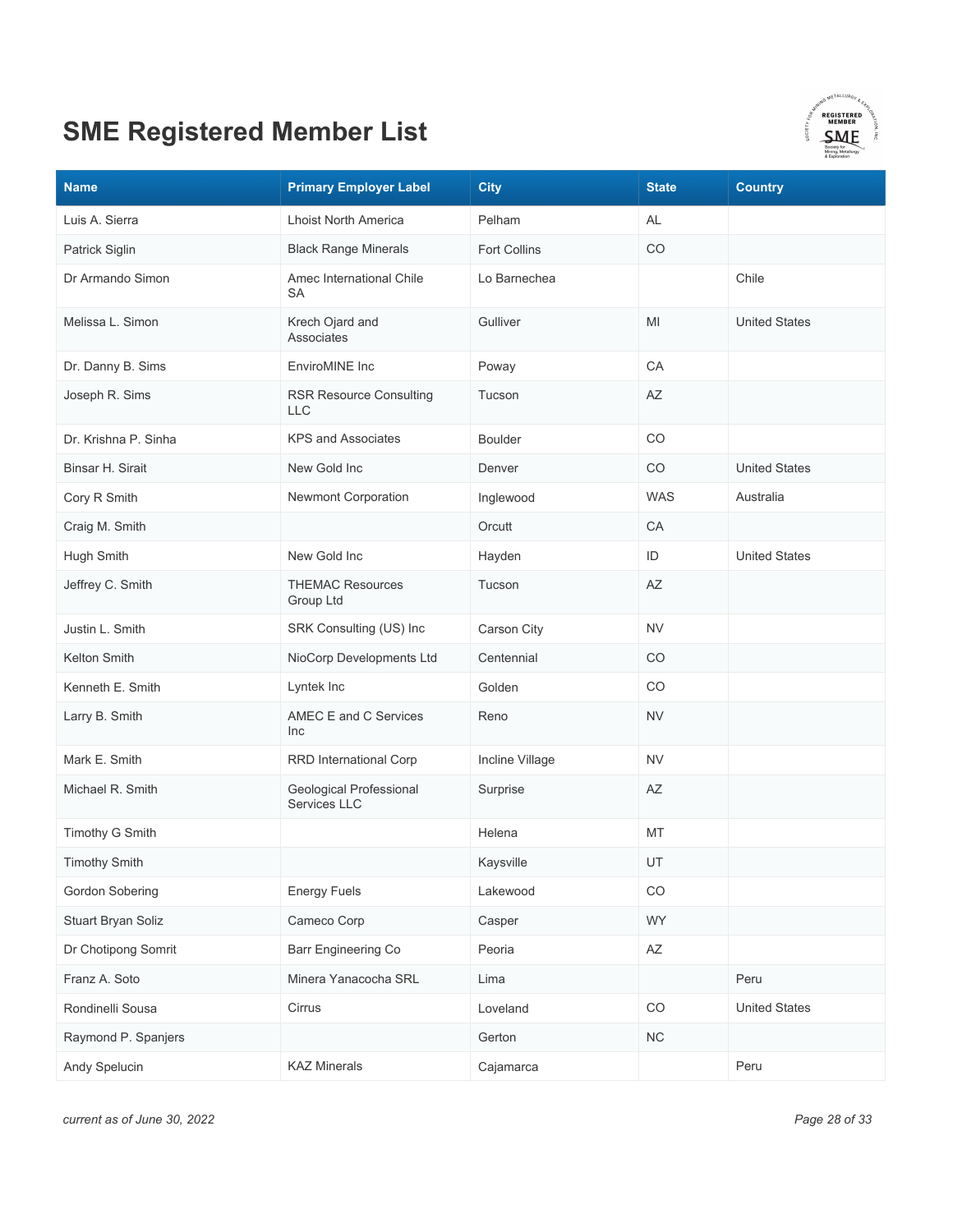

| <b>Name</b>             | <b>Primary Employer Label</b>                  | <b>City</b>            | <b>State</b> | <b>Country</b>       |
|-------------------------|------------------------------------------------|------------------------|--------------|----------------------|
| Eugene D. Spiering      | Quaterra Resources Inc                         | Powell                 | <b>WY</b>    |                      |
| D. Erik Spiller         | Colorado School of Mines                       | Golden                 | CO           | <b>United States</b> |
| Alan K. Stagg           | <b>Stagg Resource</b><br>Consultants Inc       | <b>Cross Lanes</b>     | WV           |                      |
| Gregory M. Stanish      | John T Boyd Co                                 | Canonsburg             | PA           |                      |
| William R. Stanley      | Atna Resources Ltd                             | Scottsdale             | AZ           | <b>United States</b> |
| John H. Starkey         |                                                | Oakville               | ON           | Canada               |
| Stephen K. Statham      | Alacer Gold Corp                               | Morrison               | CO           |                      |
| Kathleen D. Steele      | Nevada Gold Mines                              | Winnemucca             | <b>NV</b>    |                      |
| Jacklyn E. Steeples     | Freeport-McMoRan Inc                           | Chandler               | AZ           |                      |
| Dr. Roger C. Steininger |                                                | Reno                   | <b>NV</b>    |                      |
| Jackie E. Stephens      |                                                | Hereford               | AZ           |                      |
| Daniel O. Stevermer     | Anglogold Ashanti North<br>America             | Las Vegas              | <b>NV</b>    |                      |
| William S. Stewart      | Ark Land Co                                    | Saint Louis            | <b>MO</b>    |                      |
| Charles M. Stilson      | Iluka Resources Inc                            | Midlothian             | VA           |                      |
| Landy A. Stinnett       | FGM Consulting Group Inc                       | Lakewood               | CO           |                      |
| Robert M. St Louis      |                                                | Logandale              | <b>NV</b>    |                      |
| James M. Stonehouse     |                                                | St Augustine           | FL.          | <b>United States</b> |
| James R. Stroud         | Subhorizon Geologic<br>Resources LLC           | East Bend              | <b>NC</b>    |                      |
| Ross F. Stuart          | Thyssenkrupp Industrial<br>Solutions (USA) Inc | Greenwood Village      | CO           |                      |
| Gary M. Stubblefield    |                                                | Sandy                  | UT           |                      |
| George A. Sturgis, Jr.  |                                                | Post Falls             | ID           |                      |
| Balaji Subrahmanyan     |                                                | <b>Highlands Ranch</b> | CO           |                      |
| Matthew Sullivan        | SRK Consulting (US) Inc                        | Denver                 | CO           |                      |
| Tony D. Sumner          | Celite Corp                                    | Fernley                | <b>NV</b>    |                      |
| Kevin W. Sur            | Nevada Gold Mines                              | Elko                   | <b>NV</b>    |                      |
| Gregory F. Sutton       | Cementation USA Inc                            | <b>Bunker</b>          | <b>MO</b>    |                      |
| Karl T. Swanson         |                                                | Larkspur               | CO           |                      |
| Donald S. Swartz, II    | Westmoreland Coal Co                           | Arvada                 | $_{\rm CO}$  |                      |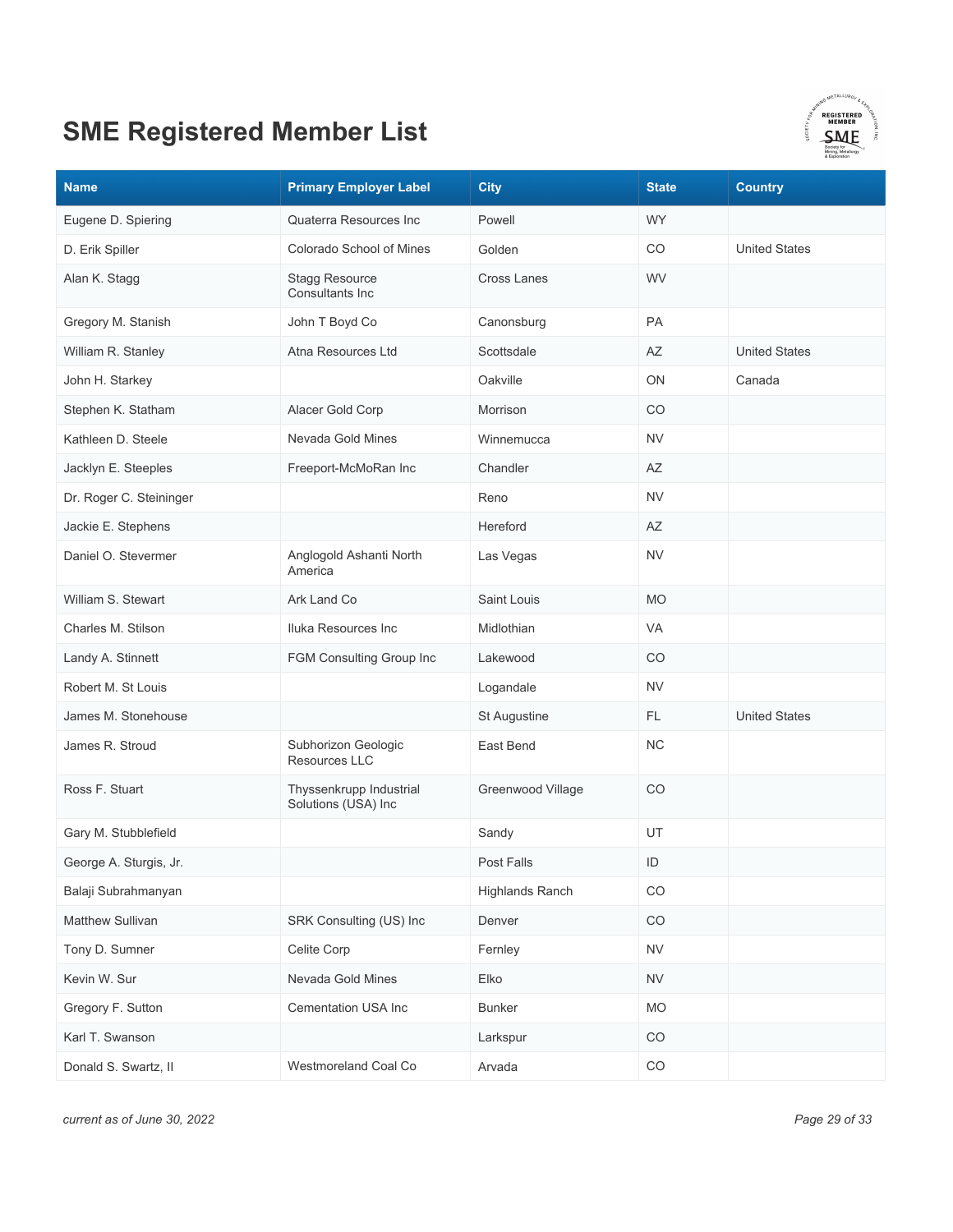

| <b>Name</b>             | <b>Primary Employer Label</b>             | <b>City</b>            | <b>State</b> | <b>Country</b>       |
|-------------------------|-------------------------------------------|------------------------|--------------|----------------------|
| Tim J. Swendseid        |                                           | Golden                 | CO           | <b>United States</b> |
| Laura M. Symmes         | <b>Practical Mining LLC</b>               | Elko                   | <b>NV</b>    |                      |
| Samuel Tachie-Menson    | Freeport-McMoRan Inc                      | Phoenix                | AZ           |                      |
| Donald R. Taylor        |                                           | Oro Valley             | AZ           |                      |
| Dr. Patrick R. Taylor   | Colorado School of Mines                  | Golden                 | CO           |                      |
| Luis Tejada-Alvarez     |                                           | Tucson                 | AΖ           |                      |
| Robert B Terhune        | InfoMine USA Inc                          | Spokane Valley         | <b>WA</b>    |                      |
| Ernest E. Thacker       | Alliance Resource Partners<br>L.P.        | Nicholasville          | KY           |                      |
| Stephan Theben          |                                           | Toronto                | ON           | Canada               |
| Gregory L. Thies        | Newmont Corporation                       | Salem                  | <b>MO</b>    |                      |
| Dr. Tommy B. Thompson   |                                           | Reno                   | <b>NV</b>    |                      |
| Dr. Jennifer A. Thomson | JA Thomson Consulting<br>PhD LG LLC       | Spokane                | <b>WA</b>    |                      |
| Richard D. Tifft, III   |                                           | Grand Jct              | CO           |                      |
| Annelia Tinklenberg     | Intera Inc                                | <b>Commerce City</b>   | CO           |                      |
| Michael B. Toelle       | Holcim US Inc                             | Colorado Springs       | CO           |                      |
| Frank Tokar, Jr         |                                           | Sylvania               | OH           |                      |
| Veronica L. Tough       |                                           | Virden                 | MB           | Canada               |
| David B. Travis         | Freeport-McMoRan Inc                      | Phoenix                | AZ           |                      |
| Jimmy M Trejo           | Amec Foster Wheeler PLC                   | Lima                   |              | Peru                 |
| Mark Trevor             |                                           | <b>Pollock Pines</b>   | CA           |                      |
| Andrew S. Tripp         | Newmont Goldcorp<br>Canada                | Durango                | CO           | <b>United States</b> |
| Tony Troutman           | <b>FLSmidth Minerals</b>                  | Yuma                   | AZ           |                      |
| Michael Tsigbey         | Nevada Gold Mines                         | Orange Park            | FL.          |                      |
| Kent Turner             |                                           | Colbert                | <b>WA</b>    |                      |
| W. David Tyler          |                                           | San Juan               |              | Argentina            |
| Duane A. Tyree          | Newmont USA Limited                       | Winnemucca             | <b>NV</b>    |                      |
| Bryan F. Ulrich         | <b>Stantec Consulting</b><br>Services Inc | Denver                 | $_{\rm CO}$  |                      |
| Henry E. Unger          |                                           | <b>Highlands Ranch</b> | $_{\rm CO}$  |                      |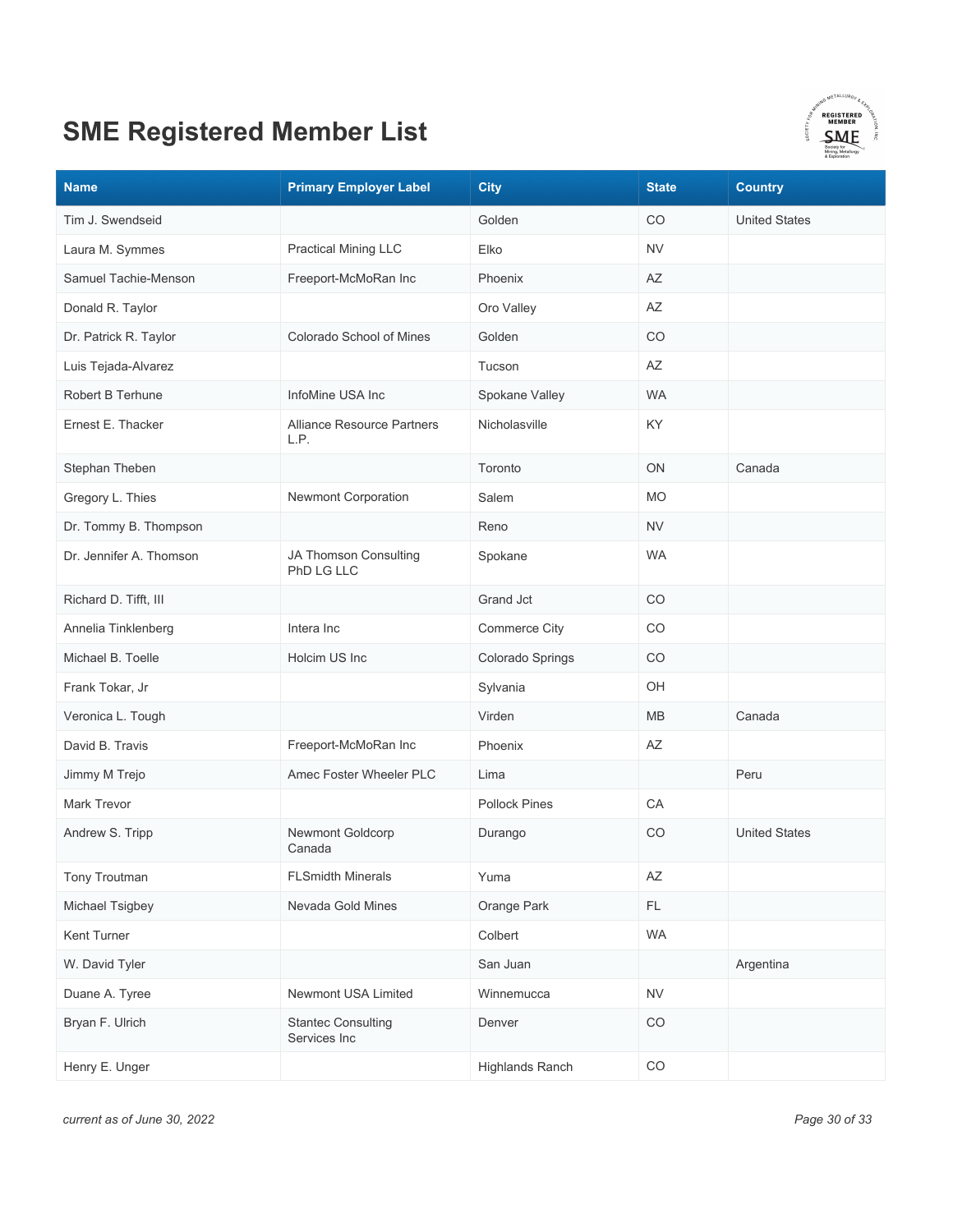

| <b>Name</b>            | <b>Primary Employer Label</b>                   | <b>City</b>                | <b>State</b> | <b>Country</b>       |
|------------------------|-------------------------------------------------|----------------------------|--------------|----------------------|
| Jose Valenzuela        |                                                 | Accra                      |              | Ghana                |
| Peter R. VanDelinder   |                                                 | Hibbing                    | <b>MN</b>    |                      |
| Thomas L. Vandergrift  | Agapito Associates Inc                          | Lakewood                   | CO.          |                      |
| Calvin E. VanHolland   | Ur-Energy USA                                   | Casper                     | <b>WY</b>    |                      |
| Randal L. Van Scyoc    |                                                 | Chambersburg               | <b>PA</b>    |                      |
| Jose C. Vasquez Arauco | Newmont USA Limited                             | Kearny                     | AZ           |                      |
| <b>Rachel Vass</b>     | <b>Bowling Green State Univ</b>                 | Rainelle                   | <b>WV</b>    |                      |
| David Vatterrodt       | Jackleg Consulting LLC                          | Coeur D Alene              | ID           |                      |
| Dr. Thomas I. Vehrs    | Fortuna Silver Mines Inc                        | Larkspur                   | CO           | <b>United States</b> |
| Julio M. Villon        | Holcim US Inc                                   | Birmingham                 | AL           |                      |
| Matt V Vitale          |                                                 | Henderson                  | <b>NV</b>    |                      |
| John O. Voigt          | Voigt Mining & Geotechl<br><b>Inc</b>           | South Abington<br>Township | PA           |                      |
| Todd W. Wakefield      | <b>AMEC</b>                                     | <b>RENO</b>                | <b>NV</b>    |                      |
| Gregory W. Walker      | Yamana Gold Inc                                 | Reno                       | <b>NV</b>    |                      |
| Kevin F. Wall          | <b>Natural Resource Partners</b><br>LP          | Frankfort                  | KY           |                      |
| Audra B. Walsh         | Minas De Aguas Tenidas<br>SA (MATSA)            | Almonaster LA Real         |              | Spain                |
| Dr. Hongliang Wang     |                                                 | Centennial                 | CO.          |                      |
| Tong Wang              | Newmont Corporation                             | Elko                       | <b>NV</b>    |                      |
| Jeffrey R. Ward        |                                                 | Austin                     | <b>TX</b>    |                      |
| Andrew R. Ware         | PolyMet Mining Corp                             | <b>Hoyt Lakes</b>          | <b>MN</b>    |                      |
| Timothy P. Webber      | Nevada Gold Mines                               | Elko                       | <b>NV</b>    |                      |
| Colin G. Weber         | Newmont Corporation                             | Englewood                  | CO           |                      |
| Daniel S. Weber        | <b>HDR Salva</b>                                | Denver                     | CO           |                      |
| <b>Walter Weinig</b>   | South Dakota Science &<br><b>Tech Authority</b> | Lakewood                   | CO           |                      |
| John L. Weiss          | John T Boyd Co                                  | Canonsburg                 | PA           |                      |
| Herbert E. Welhener    | Independent Mining<br>Consultants Inc           | Tucson                     | AZ           |                      |
| <b>Edward Wellman</b>  | SRK Consulting (US) Inc                         | Tucson                     | AZ           |                      |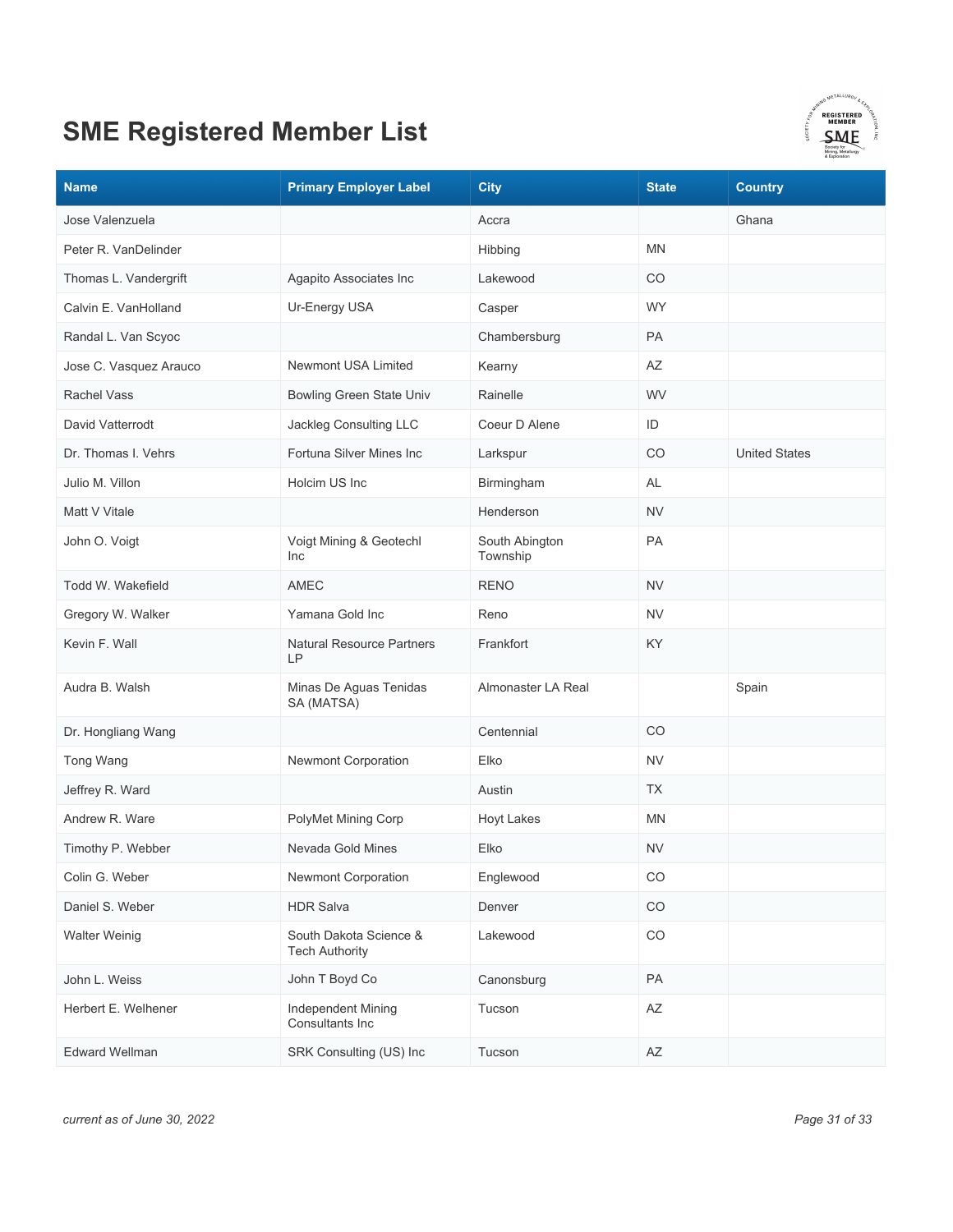

| <b>Name</b>               | <b>Primary Employer Label</b>          | <b>City</b>         | <b>State</b>           | <b>Country</b>       |
|---------------------------|----------------------------------------|---------------------|------------------------|----------------------|
| Grant A. Wenker           | <b>Carlson Software</b>                | Maysville           | KY.                    |                      |
| Douglas W. White          | Anglogold Ashanti North<br>America     | Lake George         | CO                     |                      |
| Mike F. Wick              | John T Boyd Co                         | Sewickley           | PA                     |                      |
| James R. Wickens          | <b>McClelland Laboratories</b><br>Inc  | Sparks              | <b>NV</b>              | <b>United States</b> |
| Joe Wickline              |                                        | Bridgeport          | <b>WV</b>              |                      |
| Dr. William H. Wilkinson  |                                        | Phoenix             | AZ                     |                      |
| Peter D. Williams         | Seabridge Gold Inc                     | Aurora              | CO                     |                      |
| Brandon J. Williamson     | John T Boyd Co                         | Hickory             | <b>PA</b>              |                      |
| Lawrence A. Williamson    | Mott MacDonald                         | Westwood            | MA                     |                      |
| Dana C. Willis            | Coeur Mining Inc                       | Yacolt              | <b>WA</b>              |                      |
| Dr. William W. Willoughby | International Enexco Inc               | <b>Twin Falls</b>   | ID                     | <b>United States</b> |
| Mark A. Willow            | <b>SRK Consulting</b>                  | Reno                | <b>NV</b>              |                      |
| Celeste K. Wilson         | Nevada Gold Mines                      | Spring Creek        | <b>NV</b>              |                      |
| Jeffrey A. Wilson         | Wilson Energy Advisors<br><b>LLC</b>   | Midlothian          | <b>VA</b>              |                      |
| Jeffrey L. Wilson         | Lincoln Gold US Corp                   | Carson City         | <b>NV</b>              |                      |
| Scott E. Wilson           | <b>Metal Mining Consultants</b><br>Inc | Highlands Ranch     | CO                     |                      |
| <b>Stuart Wilson</b>      | Nevada Gold Mines                      | <b>Spring Creek</b> | <b>NV</b>              |                      |
| Stephen P. Winkelmann     |                                        | Tucson              | AΖ                     |                      |
| Dr. Jeffrey Winterton     | Forte Dynamics Inc                     | Denver              | CO                     |                      |
| Fatih Wirfiyata           | PT Amman Mineral Nusa<br>Tenggara      | Mataram             |                        | Indonesia            |
| Jeffrey L. Woods          | SRK Consulting (US) Inc                | Sparks              | <b>NV</b>              |                      |
| Morris T. Worley          | UOP LLC                                | Wickenburg          | $\mathsf{A}\mathsf{Z}$ |                      |
| Matthew D Wright          | NewFields LLC                          | Garden City         | $\mathsf{ID}$          |                      |
| Dr. Xiaolin Wu            |                                        | Centennial          | CO                     |                      |
| William H. Wulftange      | Yamana Gold Inc                        | Incline Village     | ${\sf NV}$             |                      |
| Christopher J. Wyatt      |                                        | St Augustine        | <b>FL</b>              |                      |
| Clyde L. Yancey           | Uranium Energy Corp                    | Plantation          | $\mathsf{FL}$          |                      |